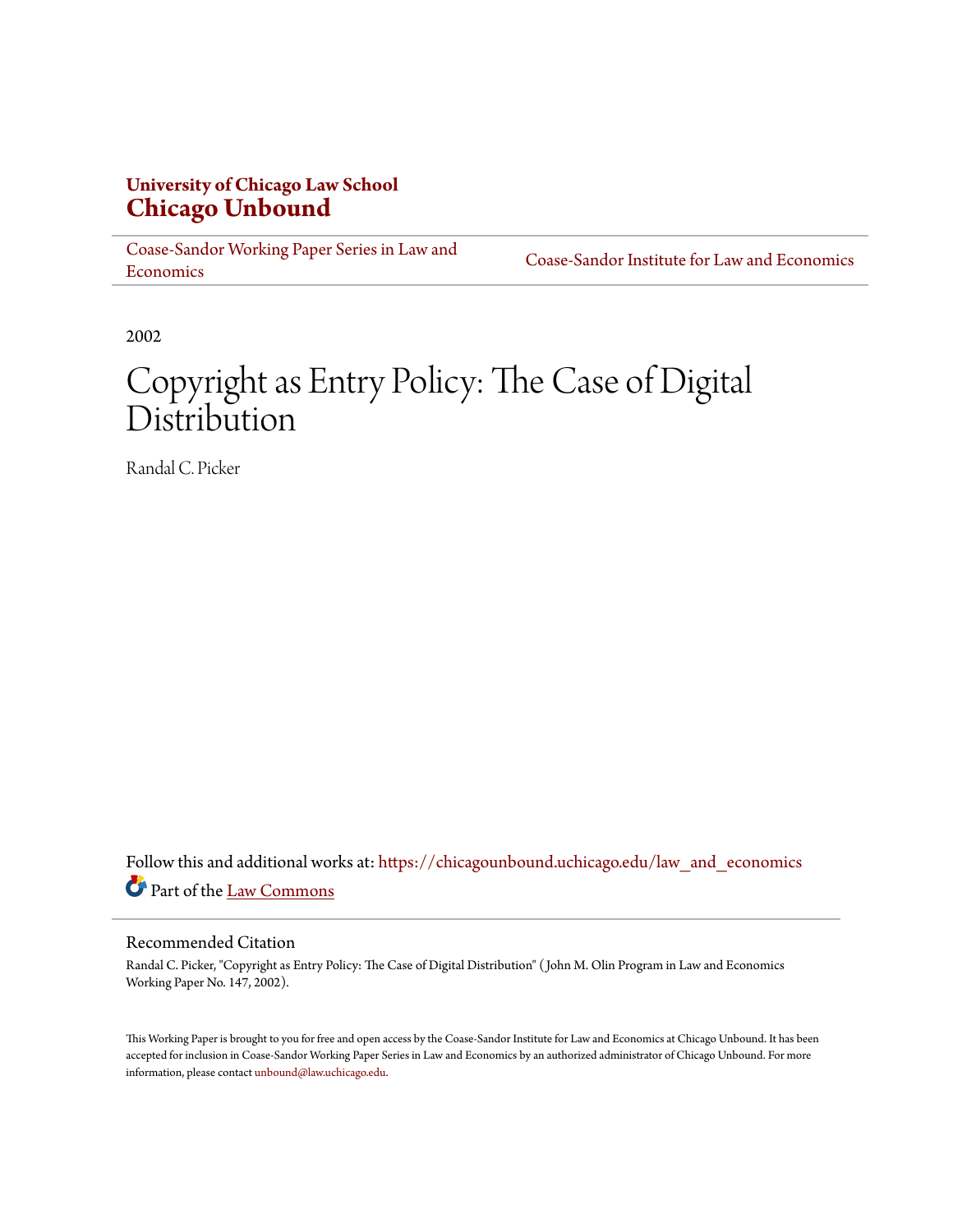# CHICAGO

**JOHN M. OLIN LAW & ECONOMICS WORKING PAPER NO. 147 (2D SERIES)**



# Copyright as Entry Policy: The Case of Digital Distribution

*Randal C. Picker*

# **THE LAW SCHOOL THE UNIVERSITY OF CHICAGO**

This paper can be downloaded without charge at: The Chicago Working Paper Series Index: [http://www.law.uchicago.edu/Lawecon/index.html](http://www.law.uchicago.edu/Publications/Working/index.html)

The Social Science Research Network Electronic Paper Collection: [http://ssrn.com/abstract\\_id=307005](http://papers.ssrn.com/sol3/search.taf)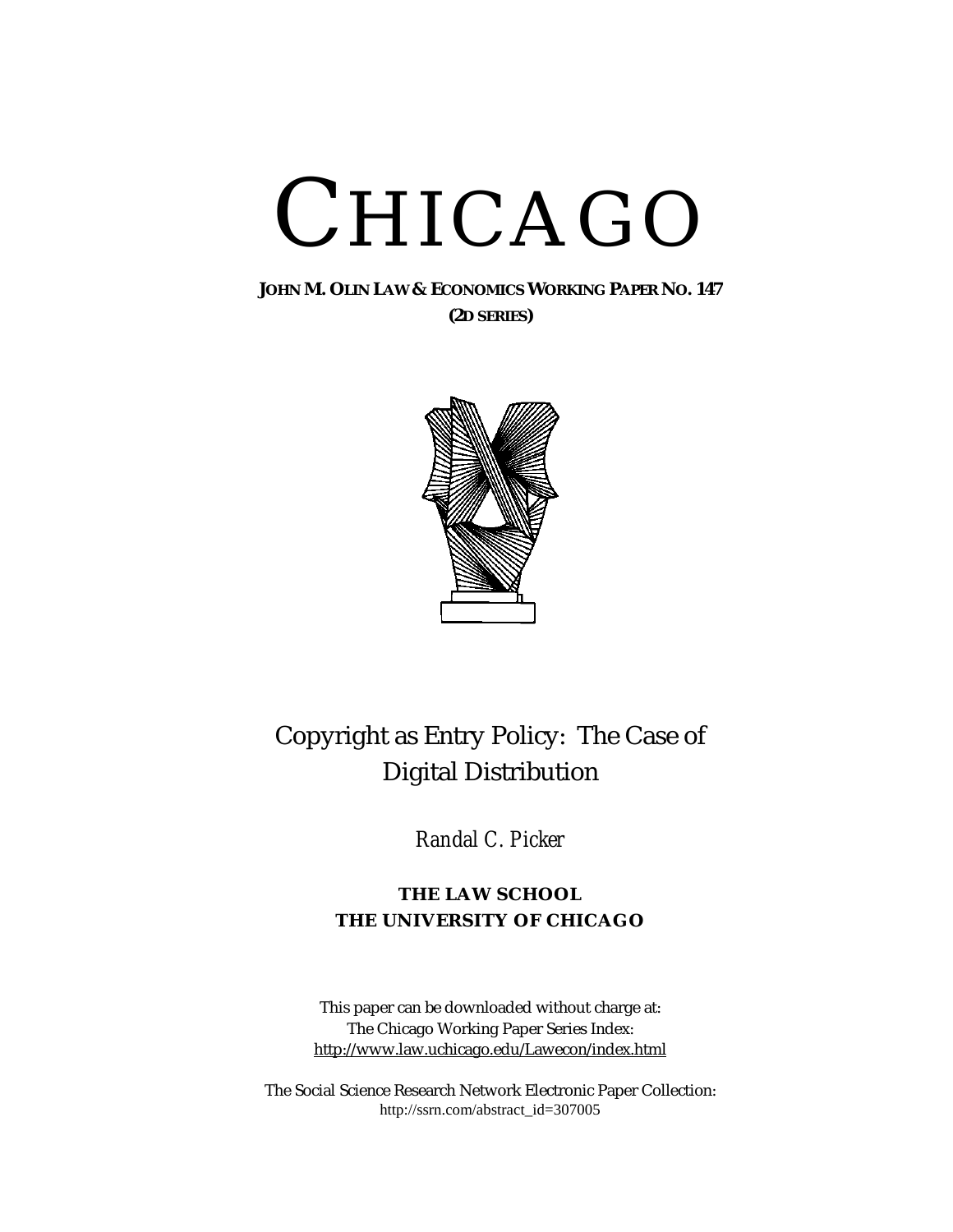### **Copyright as Entry Policy: The Case of Digital Distribution**

*Randal C. Picker\**

The point of entry of a new product or new service is especially important for a successful economy. Entry creates the possibility of fresh competition with existing products. At least as important, we know that new products have been a critical source—if not *the* critical source—of new value, for both consumers and shareholders. In this paper, I want to consider how copyright law influences entry in digital distribution of music and video. The subject encompasses past and current successes in distribution—cable TV and the VCR—current and recent controversies— Napster and the pending cases addressing its successors—as well as possible next steps in distribution, such as web radio, interactive music services and the digital video recorder.

Much of the relevant distribution entry policy is set through copyright law. With some frequency, copyright law has important competition consequences, but the relevant inquiries in copyright may not track the issues that are of interest to competition law. Copyright law entry policy reflects an amalgam of statutory interventions—as part of the restructuring of the copyright statute in 1976 and then subsequently in a series of quite context-specific tailored statutes and judge-made copyright law addressing third-party liability for copyright infringement and the doctrine of copyright misuse.

The copyright statutes reflect substantial path dependence, as well as the play of powerful interests. Fluke exclusions, such as that for sound recordings, result in the Digital Performance Right in Sound Recordings Act of 1995, a complex statute to be sure, but one that, especially after the Digital Millennium Copyright Act<sup>1</sup> gets done with it, creates substantial entry barriers for online radio. This is a space in which the key entry barrier—scarce spectrum—has been largely supplanted by the ready expansion of bandwidth and yet we have erected new legal entry barriers seemingly designed to strangle at birth the online radio entrants. We could have gobs of entrants in online radio—and to some extent do—but we have adopted policies that favor overthe-air radio with the consequence of minimizing this entry.

In contrast, for new devices that facilitate distribution—the VCR, Napster and the DVR key features of the reigning copyright test are not sufficiently demanding of entrants. The *Sony*<sup>2</sup> test for contributory copyright infringement—whether the object in question is capable of substantial noninfringing uses—is far too weak and fails to take into account at all the scope of the infringing uses that will result. It is bad third-party copyright policy. *Sony* may fare better as a matter of independent entry policy and the flexible fair use doctrine of copyright law creates room for courts to operate in setting that policy in an economically sensible fashion.<sup>3</sup> We are at a point where the technology makes online distribution of music easy, as Napster and its followers make crystal clear. The hard part is creating an institutional framework that works: Institutional engineering is frequently more difficult than computer engineering.

-

<sup>\*</sup>Copyright © 2002, Randal C. Picker. All Rights Reserved. Paul and Theo Leffmann Professor of Commercial Law, The University of Chicago Law School. Senior Fellow, The Computation Institute of the University of Chicago and Argonne National Laboratory. I thank the Sarah Scaife Foundation and the Lynde & Harry Bradley Foundation for their generous research support.

<sup>1</sup> P.L. 105-334 (October 28, 1998).

<sup>2</sup> Sony Corporation of America v. Universal City Studios, Inc., 464 U.S. 417 (1984).

<sup>3</sup> As Wendy Gordon emphasized early on. *See* Wendy J. Gordon, *Fair Use as Market Failure: A Structural and Economic Analysis of the* Betamax *Case and its Predecessors*, 82 Colum. L. Rev. 1600 (1982).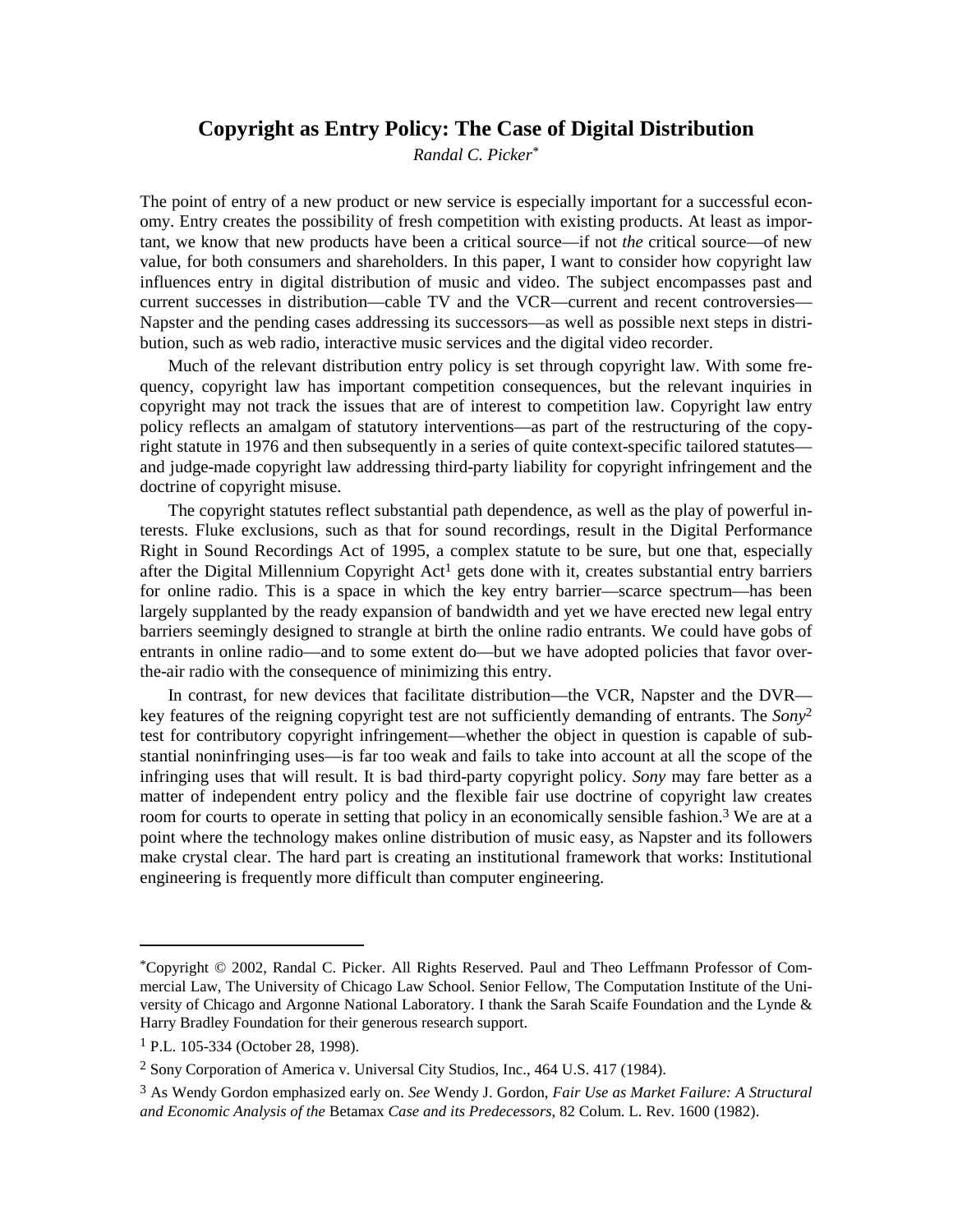In some ways, the core issue is one of articulating the scope of the rights held by the copyright holder. As currently configured, antitrust does a good job of imposing "don'ts"—don't collude, don't price fix—but has an undeveloped sense of when affirmative licensing obligations are required for individual firms. Antitrust typically affects entry through indirection—if you can't enter this way, maybe you will instead enter that way—or by trying to ensure that incumbents don't affirmatively block entry, through, for example, strategic entry barriers or the threat of predatory pricing.

Antitrust is on shakier ground when it turns to affirmative duties to deal by individual firms. The essential facilities doctrine proper is of dubious status<sup>4</sup> and the kissing cousin seen in *Aspen Skiing*5 is hard to square with prior antitrust doctrine. That is not to say that *Aspen* is wrong—an issue I don't consider here, though many certainly think  $so^6$ —but more that copyright seems to hold the comparative advantage on these issues. Whatever *Sony's* flaws, it ultimately should be understood as an effort at defining entry policy for the distribution of copyrighted works. The copyright misuse doctrine as it is now appearing in *Napster* is again about using copyright doctrine to articulate the scope of copyrights—and the corresponding permitted uses—and in so doing set policy for distribution entry.

More generally—ironically—antitrust deals poorly with monopoly. We know how it works: monopolies, if obtained legally, are fine, it is monopolization that is problematic. Antitrust really is not about calibrating the returns from an innovation or copyrighted work that results in substantial market power and monopoly profits. That is not to say that antitrust won't limit efforts to go beyond the core property rights of a patent or copyright,7 but in many ways, that is all that antitrust will do. In contrast, copyright is precisely about making careful trade-offs between creation incentives and subsequent use rights. Notwithstanding casual statements, copyright is not about conferring monopoly, but instead copyright confers a defined set of property rights.

Three lines of demarcation are worth drawing. First, in focusing on copyright law, I leave for another day consideration of the important ways in which standard antitrust "don't" doctrines also set entry policy. For example, the DVD, which has emerged as one of the most successful product introductions in history, raises a number of interesting antitrust issues. Implementation of the DVD format standard required agreement among various possible competitors and in some basic sense reduced possible competition among those competitors. Two patent pools have facilitated actual implementation of the standard and both were blessed by the Antitrust Division.8 We

-

<sup>4</sup> Phillip Areeda, *Essential Facilities: An Epithet In Need of Limiting Principles*, 58 Antitrust L.J. 841 (1989).

<sup>5</sup> Aspen Skiing Co. v. Aspen Highlands Skiing Corp., 472 U.S. 585 (1985).

<sup>6</sup> Dennis W. Carlton, *A General Analysis of Exclusionary Conduct and Refusal To Deal—Why* Aspen *and*  Kodak *Are Misguided*, 68 Antitrust L.J. 659 (2001).

<sup>7</sup> *See, e.g.,* United States v. U.S. Gypsum Co., 333 U.S. 364, 400 (1948) ("Patents grant no privilege to their owners of organizing the use of those patents to monopolize an industry through price control, through royalties for the patents drawn from patent-free industry products and through regulation of distribution. Here patents have been put to such uses as to collide with the Sherman Act's protection of the public from evil consequences.")

<sup>8</sup> *See* December 16, 1998 Letter from Joel I. Klein, Assistant Attorney General, Department of Justice, Antitrust Division to Garrard R. Beeney (www.usdoj.gov/atr/public/busreview/2121.htm); June 10, 1999 Letter from Joel I. Klein, Assistant Attorney General, Department of Justice, Antitrust Division to Carey R. Ramos (www.usdoj.gov/atr/public/busreview/2485. htm). Note that in approving the patent pools, the Department did not address any antitrust issues that might be raised by the process of defining the DVD standard itself. *See id.* at n. 3 ("While your letter includes information concerning the process by which these formats were established, you have not requested, and this letter does not offer, an opinion on any competi-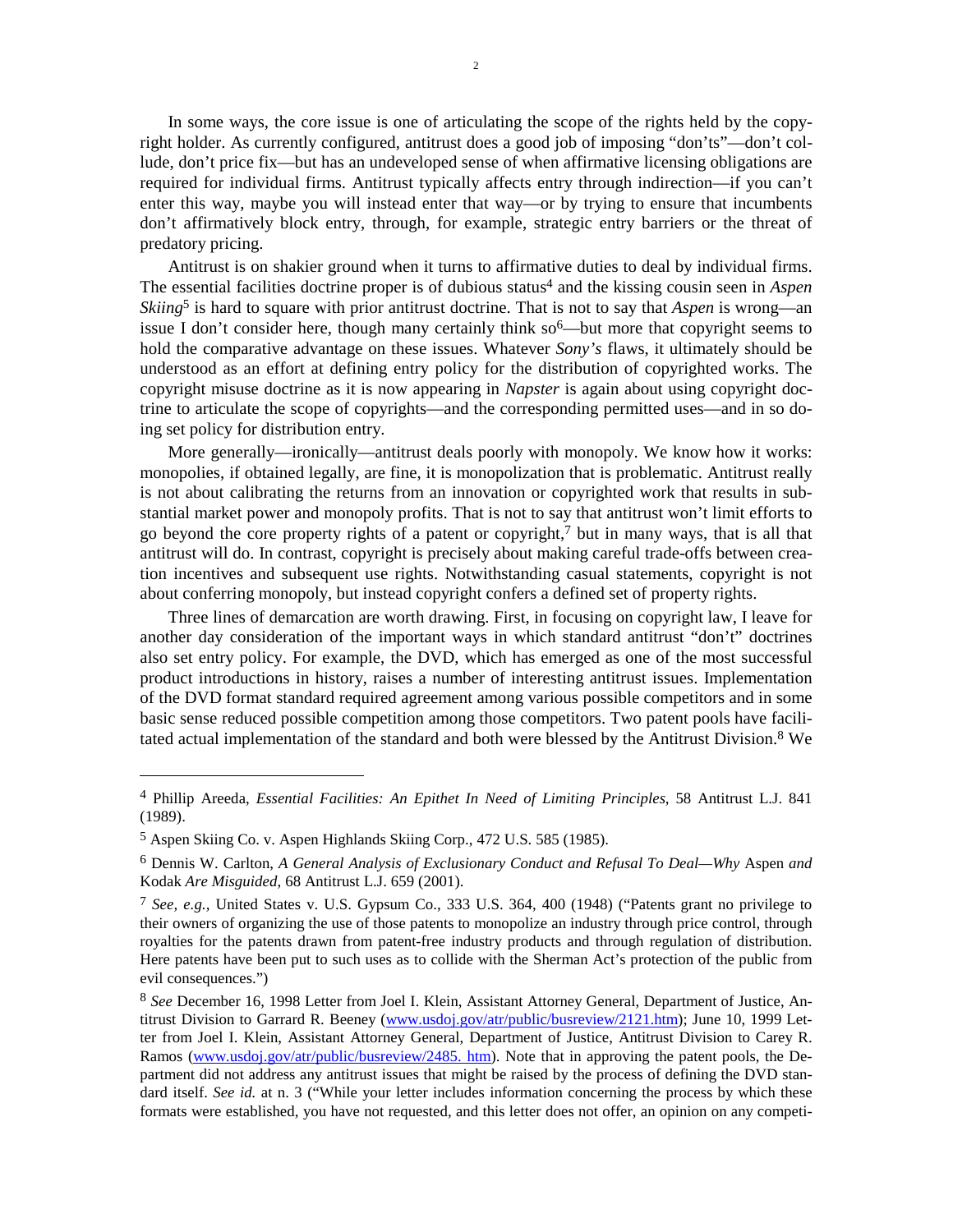are seeing entry in digital distribution in music through competing industry joint ventures, including press*play* and MusicNet, and in video-on-demand by Disney and Fox through movies.com, while Sony, Warner Bros., Universal, Paramount and MGM have aligned in movie*fly* (apparently italicized second syllables are key for online entry).9

These joint ventures raise many interesting antitrust issues. press*play* is a joint venture of Sony and Universal Music (the latter is part of the Vivendi entertainment empire). Is this price fixing in and of itself or is this protected under the new product rationale of *Broadcast Music*?10 If other entrants, such as Napster, seek licensing rights to the music catalogues and are told to go away, do we have an impermissible group boycott?<sup>11</sup> Would these joint ventures foreclose access to enough of the relevant content to be troublesome, as occurred when the movie studios wanted to set up a pay cable channel, Premiere, to compete with HBO?<sup>12</sup> The music and video joint ventures have already attracted antitrust scrutiny from the feds<sup>13</sup> and Napster has raised antitrust issues in its pending case. Much of the key antitrust doctrine reflects antitrust days gone by and needs to be reassessed in the light of current antitrust and economics thinking.

Second, in the most abstract sense, questions regarding the right rules for access tap into a much larger set of issues. So if we ask under what circumstances should a distributional entrant have some mandatory access to copyrighted works, we are asking a question that parallels, in some ways, many recent controversies. So debates over open-access to broadband pipes by Internet service providers, the unbundling of telecommunications in the 1996 Telecommunications Act, or access to the electricity grid might be relevant here. These situations raise tricky questions in industrial organization theory, relating to how bottlenecks operate and the possibility of input or vertical foreclosure. As to all of these issues, it is critical to understand the terms under which voluntary access will be granted, the gap, if any, between that access and the amount socially desired, and the ability of government policy, if any, to close that gap. These are obviously very large issues, and instead here I focus on the role of the internal workings of copyright regarding access and what that means for distributional entry.

Third, there is nothing magical about music and video as compared to text, but the market seems to be telling us that an ebook is still a poor substitute for an old-fashioned paper book.<sup>14</sup> So while much of the analysis here should carry over to distribution of digital texts, it just doesn't seem like an important subject today. It is probably important to separate physical distribution from online distribution. The perfect reproduction that emerged as we switched from analog to digital is certainly a key contributor to change, but it is the ability to distribute these bits around the world instantly that, unchecked, would create severe pressure on the existing business models of the music and video industries.

tive issues presented by the development of these formats or any other DVD-related format").

 $9$  All of which have more information available at the to-be-anticipated web addresses.

<sup>10</sup> Broadcast Music, Inc. v. Columbia Broadcasting System, Inc., 441 U.S. 1 (1979).

<sup>11</sup> Northwest Wholesale Stationers, Inc. v. Pacific Stationery and Printing Co., 472 U.S. 284 (1985).

<sup>12</sup> United States v. Columbia Pictures Industries, Inc., 507 F. Supp. 412 (S.D.N.Y. 1980).

<sup>13</sup> Anna Wilde Mathews, *U.S. Probes Movie-Industry Ventures for Possible Antitrust Problems on Web*, The Wall Street Journal, December 21, 2001; Matt Richtel, *U.S. Inquiry Is Under Way on Online Music Business*, The New York Times, October 16, 2001.

<sup>&</sup>lt;sup>14</sup> Electronic distribution may work well for some texts, such as academic work. The author may not be seeking to sell the work and it may be short so that it would not be bound anyhow. Old contracts are creating uncertainty about ownership rights for electronic versions of works and that may be slowing the process as well. *See* Random House, Inc. v. Rosetta Books LLC, 150 F. Supp.2d 613 (S.D.N.Y. 2001), aff'd, 2002 WL 373276 (2<sup>nd</sup> Cir. Mar. 8, 2002).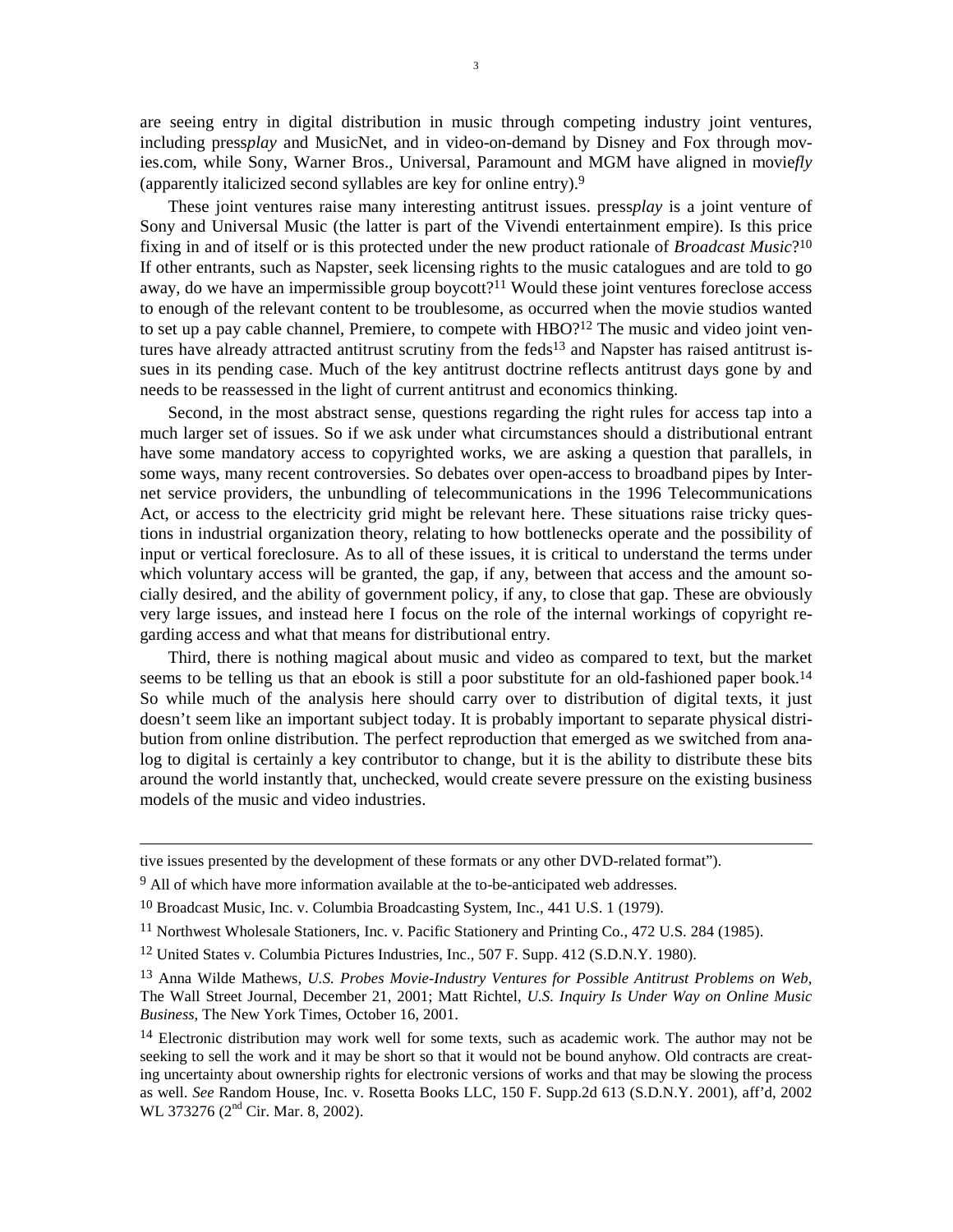Section I of the paper discusses six reason why online distribution matters. Section II examines *Sony* before looking at Napster and new litigation over the DVR, and then turns to the Digital Performance Right in Sound Recordings Act of 1995, as amended by the Digital Millennium Copyright Act, and what it means for entry for web radio. Section III concludes.

#### **I. Why Online Distribution Matters**

Online distribution introduces six key changes:

- 1. as a new medium, online distribution adds to the existing set of versioning opportunities for producers;
- 2. distributional bottlenecks are weakened and gatekeeping roles minimized;
- 3. sellers receive direct, detailed information about consumer preferences;
- 4. bundling and packaging opportunities are greatly expanded;
- 5. pay-per-view or pay-per-listen is easier to implement; and
- 6. it is possible to devolve control over distribution through peer-to-peer distribution.

As this list suggests, identifying winners and losers here isn't straightforward. The loss of control over distribution in (6) puts pressure on producers and distribution intermediaries. The weakening of distributional bottleneck may make it easier for producers to get to market.

#### *A. Versioning*

l

Most copyrighted works are delivered in multiple versions. Books are frequently released in sequence, moving from hard cover to trade paperback to mass paperback. Even before the rise of the VCR and the DVD—which each created an additional versioning opportunity—movies were versioned through separate sequential distributions in first-run and second-run theaters. *Interstate Circuit*, 15 an antitrust classic, was precisely about the respective roles of first- and second-run theaters. Online distribution adds another versioning mechanism.16

#### *B. Distributional Bottlenecks and Gatekeepers*

Second, online distribution changes the role that bottlenecks and, perhaps, more accurately, gatekeepers, play in preventing content from getting to consumers. Consider broadcasting regulation, where spectrum limits for over-the-air distribution, last-mile limits for cable distribution and limits on orbital slots have driven the approaches to regulation. So we impose an elaborate mustcarry regime on cable out of a concern that cable providers will deny carriage to over-the-air broadcasters, thereby weakening them, and thereby pushing more TV viewers away from free consumption over the air to fee consumption over cable.<sup>17</sup> When satellite dishes start to sprout on neighborhood houses, we grow concerned that satellite carrier decisions will distort competition between likely-to-be-favored network broadcasters and independent broadcasters and impose a

<sup>15</sup> Interstate Circuit, Inc. v. United States, 306 U.S. 208 (1939).

<sup>16</sup> For more on versioning generally, see Carl Shapiro and Hal R. Varian, Information Rules ch. 3 (Harvard Business School Press, 1999) and on the consequences of the VCR for sequential distribution, see David Waterman, *Prerecorded Home Video and the Distribution of Theatrical Feature Films*, in Video Media Competition: Regulation, Economics and Technology (ed. Eli M. Noam 1985).

<sup>17</sup> *See* Turner Broadcasting System, Inc. v. Federal Communications Commission, 512 U.S. 622 (1994) and Turner Broadcasting System, Inc. v. Federal Communications Commission, 520 U.S. 180 (1997) ("Turner II") (upholding after remand must-carry obligations imposed under sections 4 and 5 of the Cable Television Consumer Protection and Competition Act of 1992).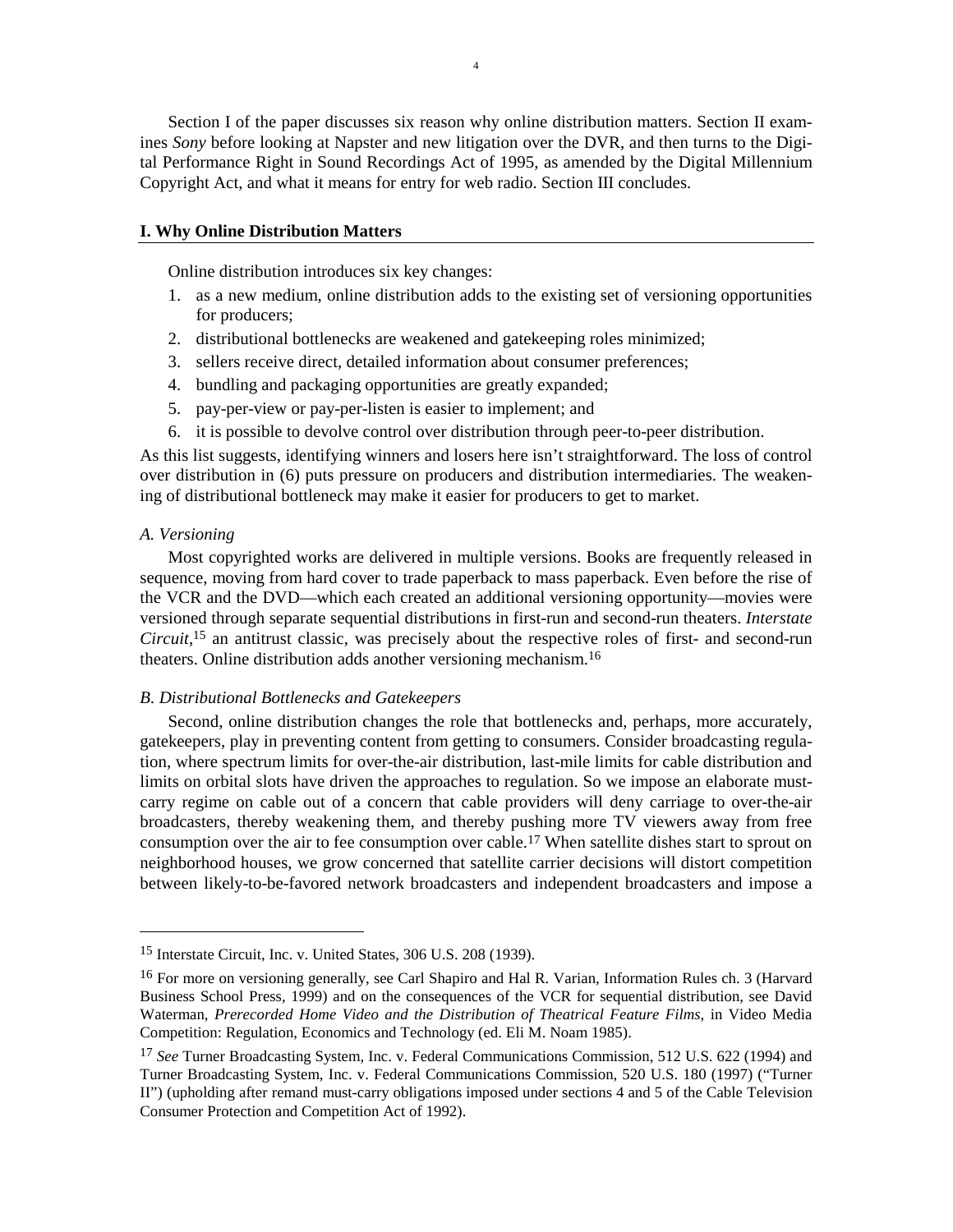"carry one, carry all" rule on satellite carriers.18 The FCC's recently overturned limits on the number of viewers a cable system can reach and the extent of its vertical integration again reflect an effort to control the gatekeeping roles usually associated with bottlenecks.19

In these situations, physical limits result in gatekeeping roles for content. The owner of a TV station chooses which content to broadcast to its viewers, the cable operator assembles a group of channels that it presents in packages to its customers. These distributional bottlenecks need not result in gatekeeping roles, as we could have open leased-access regimes, but the Supreme Court has made clear that Congress need not avoid gatekeeping roles in creating broadcast regulations that survive First Amendment scrutiny.20

In contrast, at least given the current design of the Internet, although there certainly are bandwidth limits and therefore genuine physical constraints, no one serves as a gatekeeper for content distributed over the Internet. So consider online radio, where "radio" takes on a completely different meaning. With online distribution, traditional over-the-air stations can extend their signals by taking tehm online and making them available to anyone, anywhere. No more late night fiddling with the dial hoping to pick up amidst the static distant stations from home; instead stream and listen at will.

Perhaps more importantly, anyone can enter and stream "radio" over the network. Take a quick look at the "Station Finder" in the "Radio Tuner" in the Windows Media Player. You will find hundreds of Net-only radio stations, which in turn slice and dice the world of music into extremely thin niches. This is not quite personalized radio—think WPKR, the radio station devoted to the music that Randy Picker likes—but it is far from the possible limits on diversity that limited spectrum space might create.

If we turn to physical distribution of content and in particular music CDs, if the record companies act as an important distribution gatekeeper—bands have to get through the companies to get CDs in stores—for new bands, online distribution takes the record companies entirely out of the distribution loop. Nothing prevents a band from posting its music on the Internet, and devoted fans can download that music directly. Before the Internet, distribution of CDs was the trick; with the Internet, direct distribution can happen immediately.

Garageband.com is an example of this kind of entry. Launched in October, 1999 by a former Netscape tech guy, a money guy, and a former member of the Talking Heads, Garageband was planned as a bricks-and-clicks record entrant. Bands could post their songs on the site, so long as they first rated five songs already posted. Listeners could download songs and also review them. If all went well, Garageband would become an online music community. Garageband also planned to sign acts and sell CDs, and indeed, to induce more posting of songs, planned to award a contract to the site's top-rated band. Of course, entry doesn't necessarily equal success: as of March, 2002, the Garageband website was "temporarily" dark, in part because of the difficulty of offline distribution of CDs.

Gatekeeping issues arise for radio as well. The notorious history of payola in the record business—the practice of paying radio stations to play tunes—resulted in intervention by the

<sup>18</sup> *See* Satellite Broadcasting and Communications Ass'n v. Federal Communications Commission, 275 F.3d 337 (4<sup>th</sup> Cir. 2001) (upholding rule imposed in Satellite Home Viewer Improvement Act of 1999).

<sup>19</sup> *See* Time Warner Entertainment Co. v. Federal Communications Commission, 240 F.3d 1126 (D.C. Cir. 2001).

<sup>20</sup> *See Turner II*, *supra* note 17, at 221-22; *see also* Time Warner Entertainment Co. v. Federal Communications Commission, 93 F.3d 957, 968-971 (D.C. Cir. 1996) (rejecting challenge of facial unconstitutionality under the First Amendment of leased access requirements of the Cable Communications Policy Act of 1984).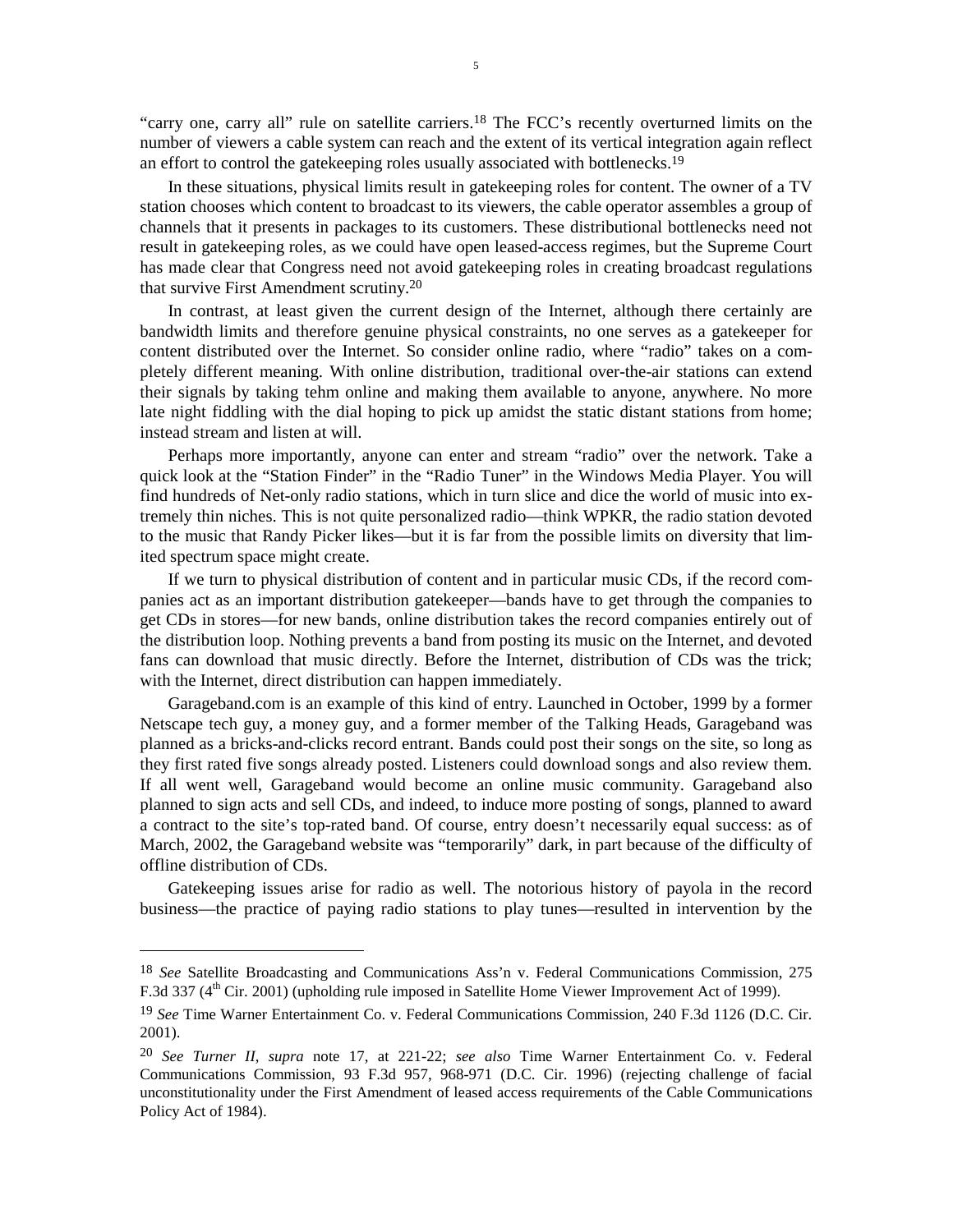FCC, rules that still apply today, at least nominally.<sup>21</sup> At one level, the practice is straightforward: spectrum is scarce, radio stations are gatekeepers, and they sell space to producers. The practice is widely condemned, though music is one of the rare goods for which you really do get to try it before buying. So you can certainly not listen to bad songs on the radio, and these days, at Borders and other sellers, it is easy to sample songs before buying. In any event, online distribution should reduce the direct gatekeeping role played by over-the-air radio stations, though there still remains the question of getting the consumer's attention. That may explain why the independent radio promoter system emerged after payola was officially killed off, and why it is such big business today.<sup>22</sup>

#### *C. Customer Access and Information*

 $\overline{a}$ 

The Internet provides unprecedented access to customer habits and decisions. This ranges from the controversial possibility of tracking consumers as they move from site to site to the more mundane, such as having a direct relationship between sellers and consumers. Of course, *some* seller has always had a direct relationship with consumers, typically a retailer. The change is that online distribution makes it possible for artists to have direct relationships with their fans and certainly makes it possible for the record companies to push beyond retailers to direct sales with customers.

Retailers are understandably nervous about this, and indeed have resisted other efforts by the record companies to establish direct ties with consumers. As just one example, in January, 2000, the National Association of Recording Merchandisers ("NARM"), the trade association for music retailers, brought a private antitrust action against Sony alleging, among other things, that the "enhanced" CD was an impermissible tie between the music on the CD and extra non-music content on the CD that included hyperlinks to Sony's websites. These links made it possible for a listener to click and buy another CD directly from Sony's website. NARM had a clear view of Sony's activities:

By coercing NARM retailers to carry its CDs with Buy Now Links and/or other bundled products soliciting NARM retailers' customers to shop at Sony-related sites, Sony is misappropriating the valuable consumer information and data relating to those customers who activate the Buy Now Links or act upon the bundled solicitation products. In effect, Sony forces retailers to give it access to each of their customers who buys a CD with Buy Now Links.23

This seems to presuppose a natural order about the ownership of consumer information, but in any event, it makes clear the possibilities that exist with online distribution.24

<sup>21</sup> For discussion, *see* Kerry Segrave, Payola in the Music Industry: A History, 1880-1991 (McFarland & Co., 1994); R.H. Coase, *Payola in Radio and Television Broadcasting*, 22 J. Law & Econ. 269 (1979); Note that Coase suggests that concentration in the record industry may have been exacerbated by the payola rules. *See id.* at 317.

<sup>22</sup> See Eric Boehlert, Record Companies: Save us from ourselves! , Salon, March 13, 2002 (www.salon.com/ent/feature/2002/03/13/indie\_promotion/index.html).

<sup>23</sup> NARM Complaint ¶ 57 (www.narm.com/news/lawsuits/NARMvSony.pdf).

<sup>24</sup> NARM eventually dropped its lawsuit, *see* www.narm.com/Content/NavigationMenu/Public\_Affairs/ NARM Sony Lawsuit/sony.htm, after the Department of Justice filed an amicus brief in the case arguing that NARM had not made out an appropriate tying claim (*see* www.usdoj.gov/atr/cases/f9400/9467.htm). *See also* the testimony of Mike Ferrace, Senior Vice President, Digital Business, Tower Records, before the U.S. Senate Committee on the Judiciary, "Online Entertainment: Coming Soon to a Digital Device Near You," Apr. 3, 2001 ("OK. My suppliers have the right to get into retailing. Tower isn't afraid to compete with retailers. We think we're pretty good. But we don't think it's fair to let these companies use their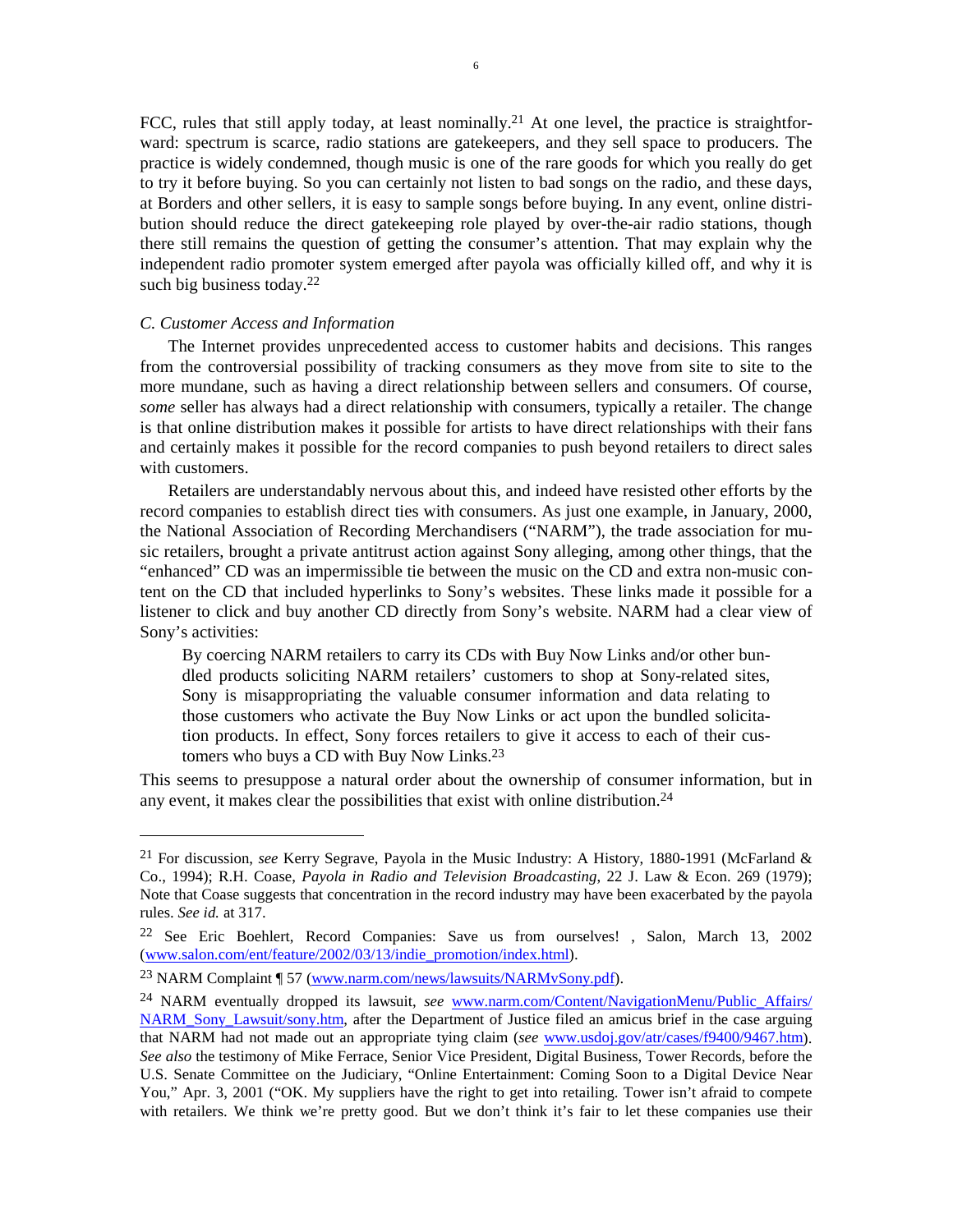#### *D. Bundling*

-

Digital distribution changes bundling and packaging opportunities. Bundling, in the form of block booking, has long been an important issue for antitrust and copyrighted works. A distributor insists that an exhibitor take one film to receive a second. In *Paramount* itself, the practice involved licensing groups of films as a block before they were actually produced.25 Selling sight unseen before films have been made, of course, is a different practice than insisting that two films be taken together when both can be easily evaluated independently, but in any event, the Supreme Court condemned the practice in *Paramount*, and at least nominally, block booking is still treated as a *per se* violation of the Sherman Act.26

Bundling issues work differently in different areas. Broadcast is different from physical delivery of content media. Broadcast media are essentially all about packaging. The days of the Big Three broadcast networks with three packagers are long gone. A quick perusal of the FCC's annual report on the status of competition in video<sup>27</sup> makes clear how video channels package themselves. You want sports? 6 flavors of ESPN, 2 for Fox sports. Game shows? The Game Show Network. Ethnic interests? ART (Arab Radio & Television), CTN (Chinese TV Network), National Jewish TV and quite a few more. Sex? Food? History? Science? *Boating*? There are one or more channels devoted to each.

The dramatic move of TV broadcasting from over-the-air distribution to cable and satellite distribution—of 102 million TV households in the US, 88 million, or roughly, 86%, receive their TV from something other over-the-air sources<sup>28</sup>—has expanded packaging opportunities for TV content entrepreneurs.29 Online distribution of video would continue this trend but would change it in important ways as well.

27 *See* Federal Communications Commission, *In the Matter of Annual Assessment of the Status of Competition in the Market for the Delivery of Video Programming*,  $8<sup>th</sup>$  Annual Report, Appendix D (released Jan. 12, 2002) (hraunfoss.fcc.gov/edocs\_public/attachmatch/FCC-01-389A1.pdf).

28 *Id.* at p. 95 (Table C-1).

power over us to steal our customers and ultimately steal our business. Retailers need rules that protect competition. I'm speaking just for Tower today, but if you ask Pam Horovitz at NARM, which is the association that represents music retailers, she'll tell you that all retailers just want a level playing field that let's them decide how to market and sell music. That's what I think our government wants also.") (www.senate.gov/~judiciary/print\_testimony.cfm?id=198&wit\_id=270).

<sup>25</sup> *See* United States v. Paramount Pictures, Inc., 334 U.S. 131, 156-58 (1948).

<sup>26</sup> *See* United States v. Loew's, Inc., 371 U.S. 38 (1962) (finding block booking violation under *Paramount* in licensing movies for TV exhibition); MCA Television Ltd. v. Public Interest Corp., 171 F.3d 1265, 1278-79 (11th Cir. 1999) (affirming lower court's ruling of *per se* violation under *Paramount* for TV syndicator's licensing practices). The economic literature on block booking is extensive. *See* George J. Stigler, *United States v. Loew's Inc.: A Note on Block-Booking*, 1963 Supreme Court Review 152 (emphasizing price discrimination basis for block booking); Roy W. Kenney and Benjamin Klein, *The Economics of Block Booking*, 26 J. Law & Econ. 497 (1983) (emphasizing that films were pre-sold before production and treating block booking as a form of average-pricing used to control "oversearching" by film exhibitors and consequent over-rejection of films); F. Andrew Hanssen, *The Block Booking of Films Reexamined*, 47 J. Law & Econ. 395 (2000) (rejecting oversearching rationale); Roy W. Kenney and Benjamin Klein, *How Block Booking Facilitated Self-Enforcing Film Contracts*, 47 J. Law & Econ. 427 (2000) (arguing that reputational capital limits explain, in part, form of efficient block booking contracts).

 $^{29}$  And also explains why it may be sensible to end traditional TV broadcasting and re-allocate the freed-up spectrum to other uses. *See* Thomas W. Hazlett, *The U.S. Digital TV Transition: Time to Toss the Negroponte Switch*, AEI–Brooking Joint Cener for Regulatory Studies, Working Paper 01–15, November, 2001 (papers.ssrn.com/abstract\_id=292655).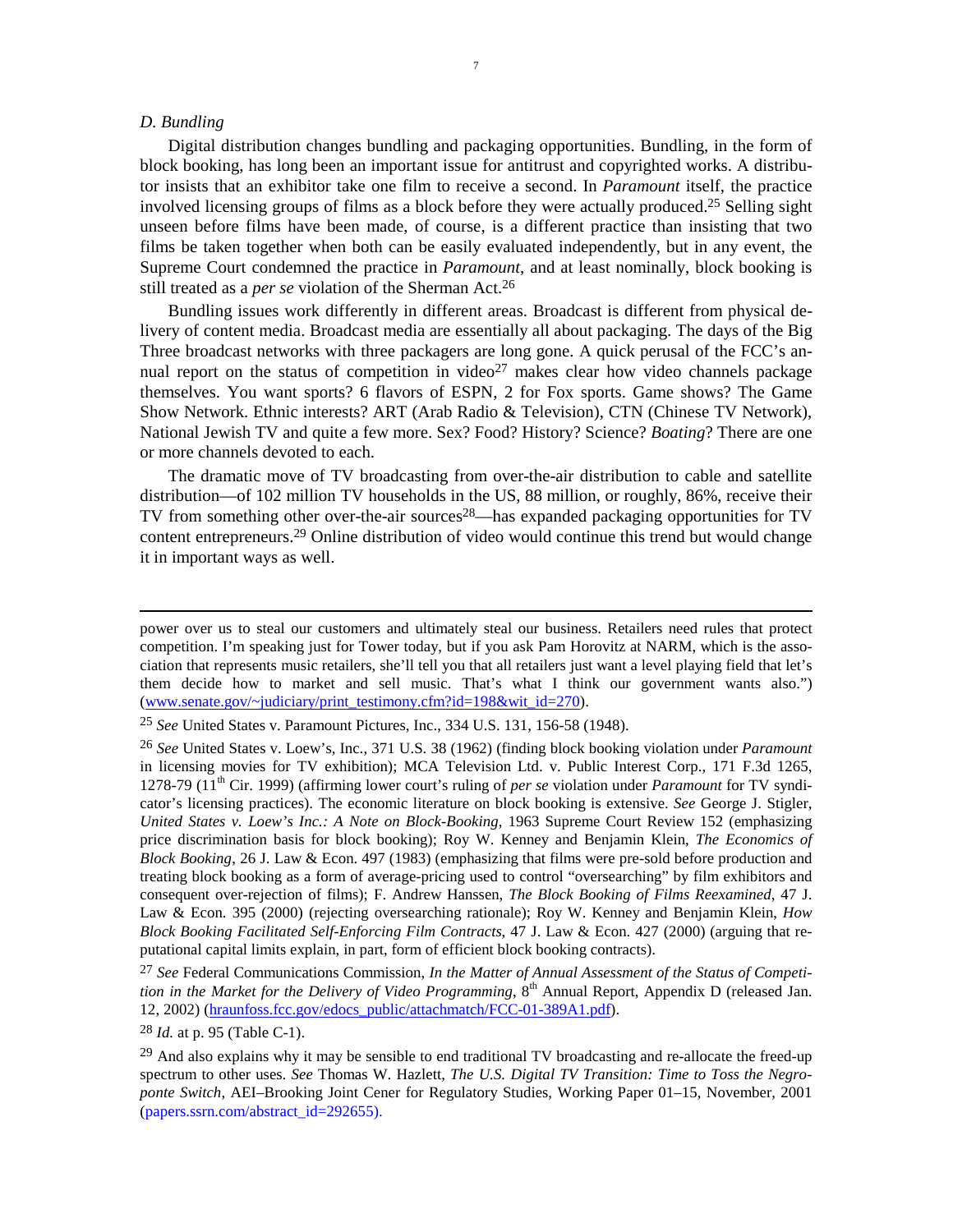The idea of a channel fundamentally is about receiving a particular package of video content at times set by the broadcaster. Many current versions of per-per-view video still offer content selected by the broadcaster, but the choice of receiving the content is made by the viewer in selecting and paying for that particular content. The idea of a channel still applies in many ways, as channels may specialize in the content that they push for selection.

For example, in alternative version of VOD, subscription VOD ("SVOD"), users pay a monthly fee for access to a package of content. In many cases, this is another example of versioning. So HBO runs an HBO-on-demand program, but the content is just re-broadcasts of HBO content, and indeed, you cannot buy access to HBO-on-demand unless you already subscribe to HBO.30 This is just one approach to time-shifting content. Indeed, in some ways, consumers can home-brew a version of SVOD by combining standard push broadcasting, whether over-the-air, via cable or via satellite—with a sophisticated digital video recorder ("DVR"), such as TiVo or ReplayTV.

In the full-blown version of video on demand, all video content is available at all times to be "pulled" by the viewer and paid for. If I am really paying per view, the channel vanishes. Websites may specialize in the content that they present, but, absent legal restrictions, content aggregators will jump in and repackage the offerings by presenting different views of the offered content. This is precisely what we have seen in the online auctions market, where auction aggregation sites have emerged to present at one spot auctions offered by eBay, Amazon, Yahoo and others.31

For video distribution, online distribution is first and foremost about the unbundling of the channel and the ability to convert channels to pay-per-view payment. Online distribution of video is also a direct substitute for video tapes or DVDs, especially if coupled with a storage medium, such as a VCR, or more naturally, with a DVR. Bundling issues don't loom particularly large for physical video media such as tapes or DVDs.

Turn from video to music and consider bundling and how online distribution might matter. Radio, whether broadcast over-the-air, more recently, over satellite or over the Net, involves the same packaging issues as video. Radio is at a more primitive point than video. Cable dramatically expanded TV offerings, adding channels and allowing the specialization described above—a move from broadcasting to narrowcasting—and we have repeated that with satellite TV. In contrast, although recently there has been entry in the satellite radio field—XM Radio being a prominent example—and cable packages often come with pure music channels, most radio is delivered through the air. As discussed above, online radio has the capacity to change that dramatically and in so doing alter the bundles of music presented to listeners and increase radio diversity.<sup>32</sup>

Consider physical distribution of music, until now, CDs and cassettes. This is essentially a pull process rather than the push process of broadcast. Physical distribution of pre-recorded music has always been about bundling, about selecting a mix of songs for a CD. The choice between singles and CDs, the number of singles to release, this is all about selecting bundles. For physical media delivery, online music distribution is a bigger move away from offline music distribution than online video is from offline video, Compatibility with players makes a CD-single the same size as a multi-song CD, but 14 CD singles take dramatically more floor space at Tower Records.

<sup>30</sup> *See* HBO on Demand FAQs (www.hboondemand.com/cmp/faq.html#17).

<sup>31</sup> eBay, Inc. v. Bidder's Edge, Inc., 100 F.Supp.2d 1058 (N.D. Calif. 2000).

<sup>32</sup> As seems to be happening. *See* Benjamin M. Compaine & Emma Smith, *Internet Radio: A New Engine for Content Diversity* (Sloan Working Paper 4202-01, October, 2001) (papers.srrn.com/abstract id= 290293).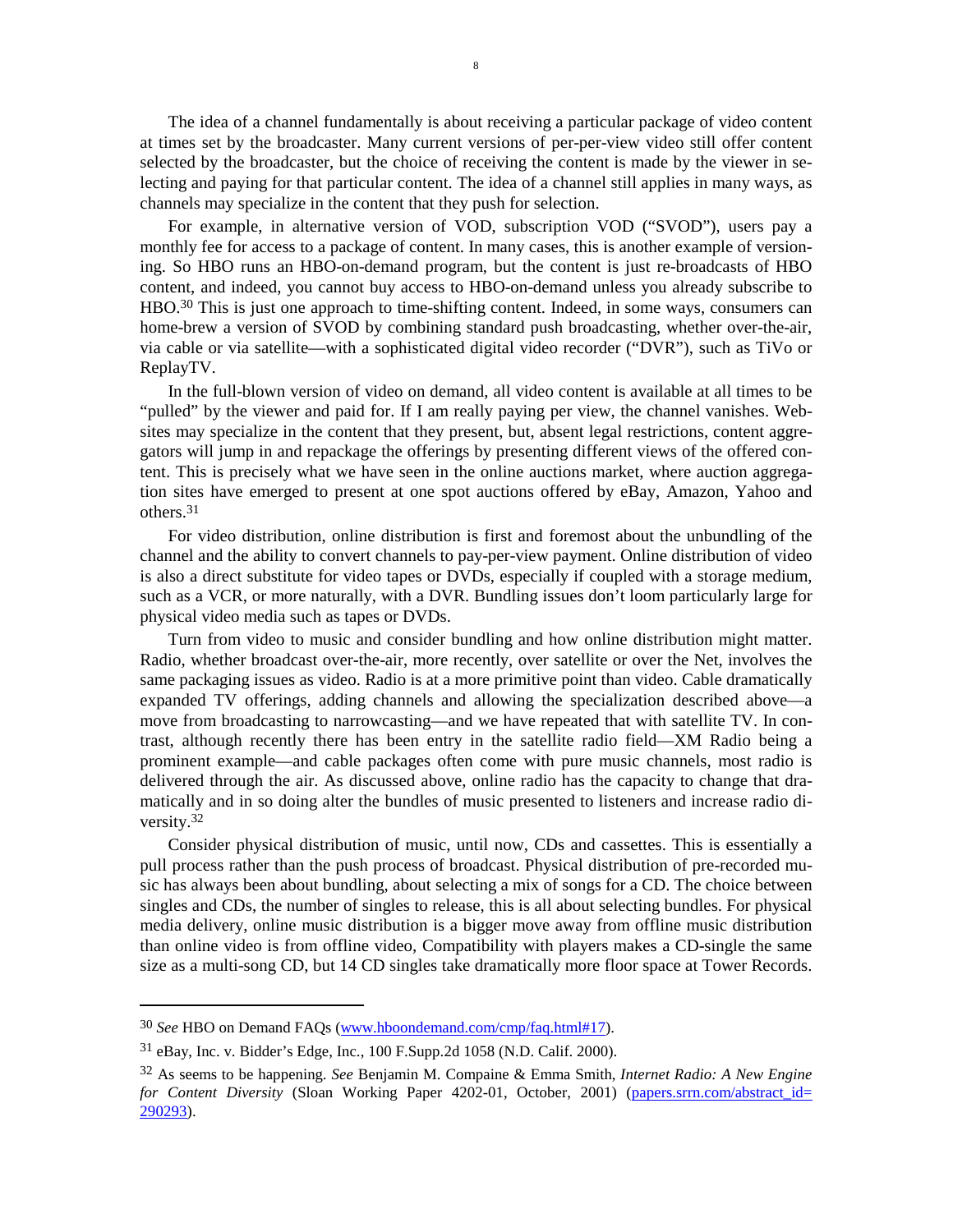Put differently, inventory costs are much higher for single songs than they are for the groups of songs stored on a single CD.<sup>33</sup>

Online distribution changes all of this. There is no natural limit to the number of online singles that might be offered, and many different "albums" could be assembled from the same pool of music. This certainly has been possible even without online distribution—as late-night TV viewers know from the all too familiar "not-sold-in-stores" compilation CD hits of the insertgenre-of-choice-here34—but compiling and delivering a CD is clumsy and expensive compared to its online counterpart.

#### *E. Pay Per View and Pay Per Listen*

A switch to online distribution makes it easier to implement a pay-per-view or pay-per-listen pricing approach. Digital distribution lowers the transaction costs of implementing a pay-perview pricing scheme or a more generalized metered pricing scheme for the use of copyrighted works. This is another angle on bundling, except this is unbundling over time.

Pay-per-view plays an important role for video but never has done so for music. Movie producers have always had one or more media for delivering a single viewing. Music companies have not had that opportunity, but online music distribution makes that possible. Video, of course, was originally all pay-per-view: buy a ticket, see a movie. See the movie again next week? Buy another ticket. Distribution of movies through TV changed this, but only importantly with regard to the precise means in which monies flowed to movie producers. It was still very much a one-view, onepayment system, but large payments would be made by broadcasters for the aggregated views of TV audiences.

For video, this system started to change with the emergence of the laser disk and then changed importantly with the rise of the VCR. Pricing policies for the VCR determined in part the structure of putting tapes into the hands of consumers. High purchase prices would require that tapes be shared among consumers and this would occur through a rental intermediary, such as Blockbuster. Low purchase prices would support direct purchase of videos by consumers.

To some extent, the structure of these markets is explained by the first-sale doctrine set forth in Sec. 109(a) of the Copyright Act:

Notwithstanding the provisions of section 106(3), the owner of a particular copy or phonorecord lawfully made under this title, or any person authorized by such owner, is entitled, without the authority of the copyright owner, to sell or otherwise dispose of the possession of that copy or phonorecord.

But it is easy to overstate the importance of this in explaining vertical structure. As the legislative history of the Copyright Act makes clear, the first-sale doctrine was designed to ensure that a third party faced no liability for copyright infringement when he or she acquired a particular copy of the work second hand. So if I rent a video from Blockbuster, I face no copyright issues. That is not to say that that rental creates no issues for Blockbuster, as the original sales contract between Warner and Blockbuster could bar Blockbuster from renting videos. Nothing in the firstsale doctrine alters whether that contract is fully enforceable.<sup>35</sup>

1

<sup>33</sup> Indeed, the single appears to be dying. *See* David Bauder, *Retailers, fans wonder why industry is killing off single*, The Chattanooga Times Free Press, March 6, 2002, p. E1.

<sup>&</sup>lt;sup>34</sup> Go to www.musicspace.com if you don't watch TV after 10:00 pm and would like to know more.

<sup>35</sup> The legislative history states that:

Section 109(a) restates and confirms the principle that, where the copyright owner has transferred ownership of a particular copy or phonorecord of a work, the person to whom the copy or phonorecord is transferred is entitled to dispose of it by sale, rental, or any other means. …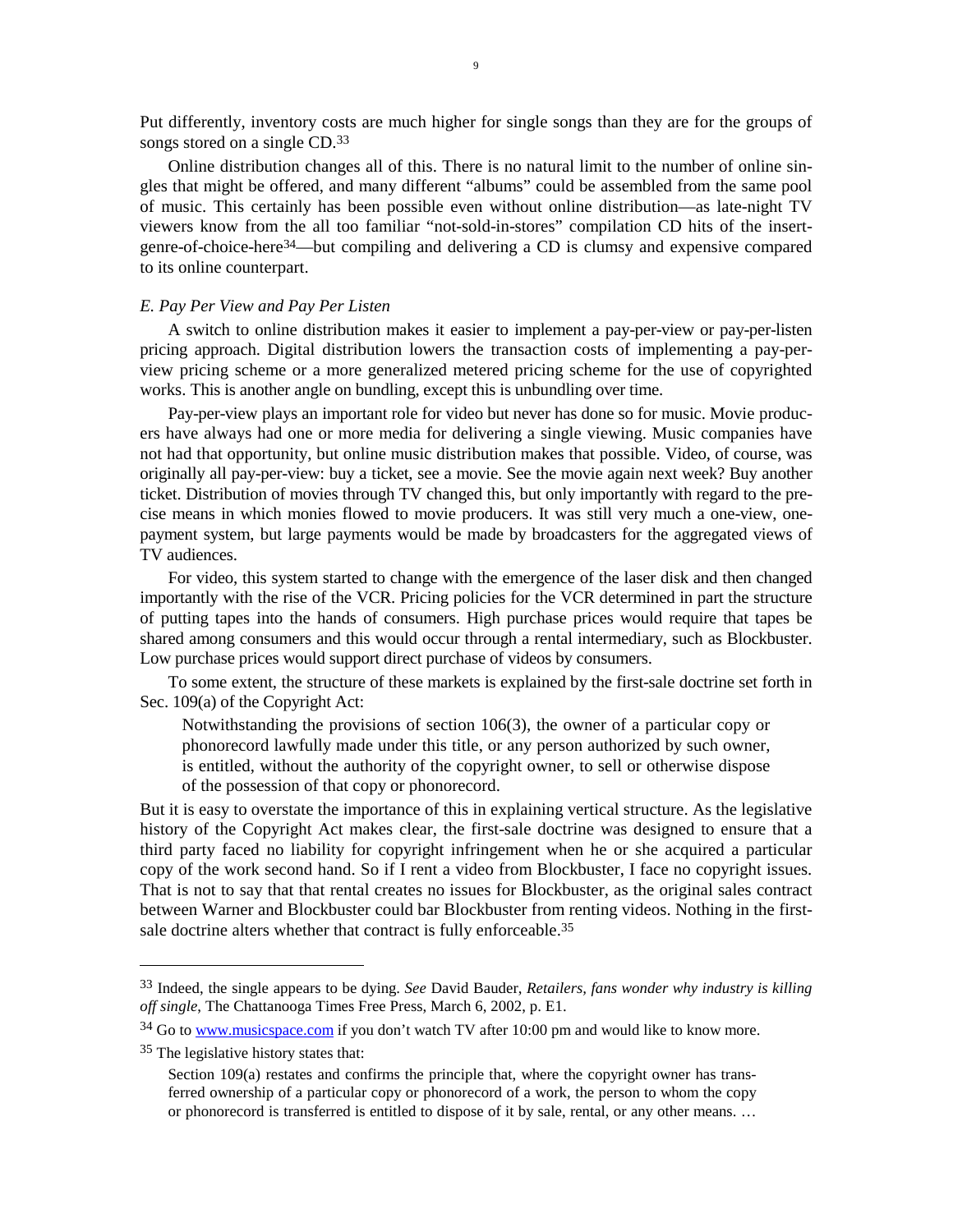In contrast, prerecorded music has always been a sales business. In part, this is a function of how consumers use music and video. For music, repeat play is the norm, while for adults at least, one or two viewings of a video usually suffices (small children, in contrast, can watch the same Barney tape running in an endless loop). This changes the copying incentives for video. You could rent a video and copy it with a second VCR, but just for watching, it usually isn't worth it. Ownership—or least ready access—has always been an important feature of music.

Rental of music—or pay-per-listen—has never been possible. The music rental market that started in the 1980s seemed more about facilitating copying than implementing anything like the rental structure we see for video, and was quickly squashed through legislation.<sup>36</sup> Now, as discussed below, entrants in online music distribution emphasize streaming, which is precisely a per-listen approach.37

#### *F. Peer-to-Peer Distribution and the Loss of Distributional Control*

As Napster and its successors make clear, online distribution makes it possible for consumers to go into distribution directly. Online distribution drives down the transactions costs of offline sharing, with dramatic consequences. Copies are close to perfect and can be shared almost instantly with anyone in the world. This distributional approach has many virtues. It takes advantage of distributed computing resources, with low marginal cost and robustness through substantial redundancy and makes consumer viral marketers. The problem, as it were, of course, is that this is not an *economic* model of distribution.

The recent lawsuits filed against SONICblue and ReplayTV<sup>38</sup> emphasize in part the new DVR's ability to distribute video programs to friends and family. The movie and TV producers fear that these advanced DVRs will drive down the cost of sharing video—no more clumsy VCR taping of *The Sopranos* for friends—and undercut a number of their revenue streams.

#### **II. The Shape of Entry in Digital Distribution**

 $\overline{a}$ 

The experience over the last quarter century demonstrates that new distribution entrants typically face substantial uncertainty about whether copyright law permits entry. For example, for

Thus, for example, the outright sale of an authorized copy of a book frees it from any copyright control over its resale price or other conditions of its future disposition. *This does not mean that conditions on future disposition of copies or phonorecords, imposed by a contract*  between their buyer and seller, would be unenforceable between the parties as a breach of *contract*, but it does mean that they could not be enforced by an action for infringement of copyright.

1976 U.S. Code Cong. and Admin. News 5693 (emphasis added).

Note also that selling tapes to Blockbuster for subsequent rental may not be the best way to structure the relationship between studios and video stores. *See* Julie Holland Mortimer, *The Effects of Revenue-Sharing Contracts on Welfare in Vertically-Separated Markets: Evidence from the Video Rental Industry* (Working paper, Nov. 15, 2000) (finding that revenue-sharing contracts between studios and video retailers increased revenues relative to sales model).

36 The Record Rental Amendments of 1984 added new Subsection 109(b) to the Copyright Act barring "rental, lease or lending" of records. *See* P.L. 98-450, 98 Stat. 1727 (Oct. 4, 1984). As noted in the legislative history, music rental outfits were renting records for a day or two, selling blank tapes, and advertising, "[n]ever, ever buy another record." See 1984 U.S. Code Cong. and Admin. News 2899.

 $37$  And the pay-per-view or listen technology is made even more powerful by the technology controls protected under the Digital Millennium Copyright Act, P.L. 105-334 (October 28, 1998).

<sup>38</sup> The complaints and other documents are available at www.eff.org/IP/Video/Paramount v\_ReplayTV/.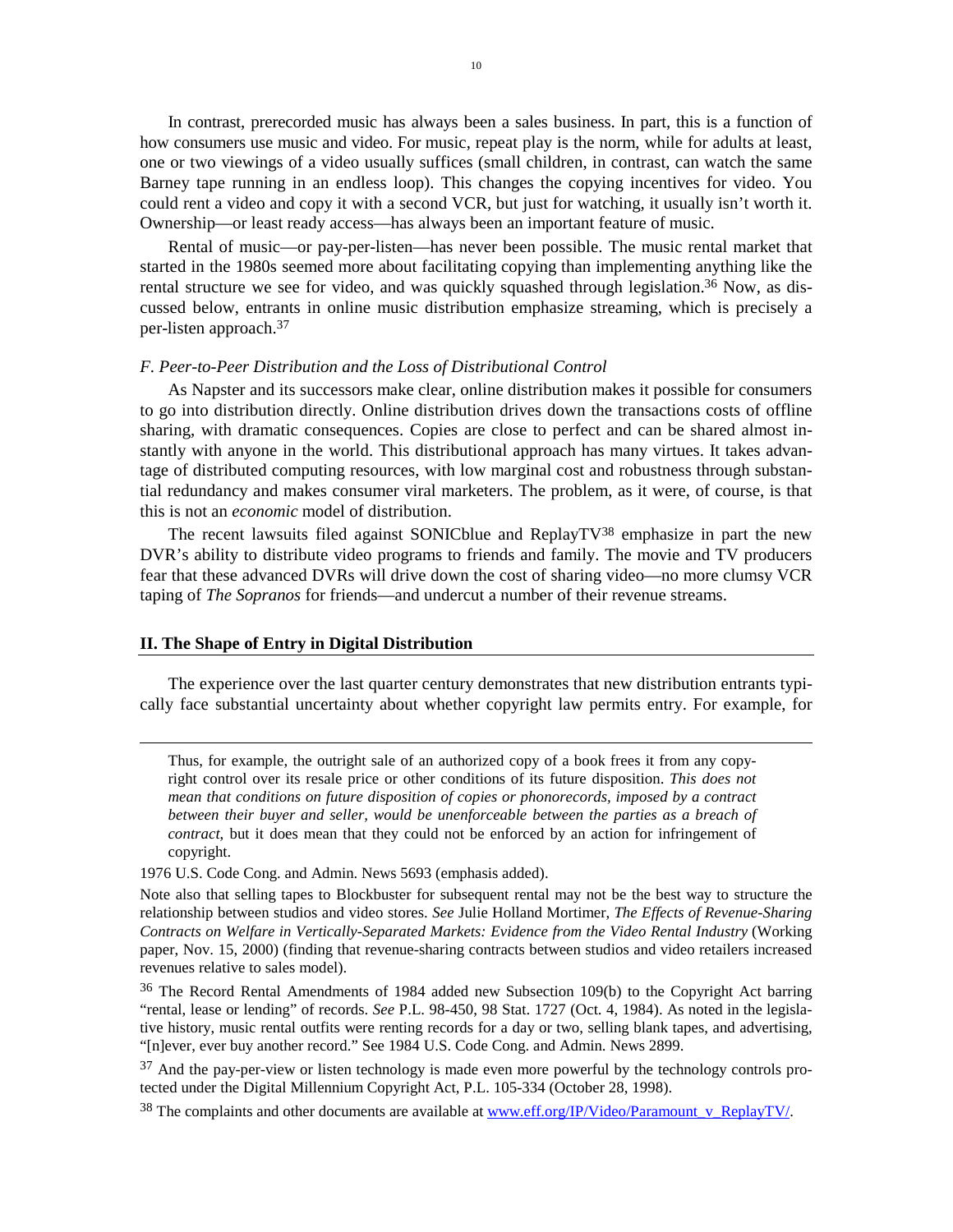both cable TV and satellite TV, entrants did not know the conditions under which they would be able to get access to content. Empty pipes accomplish little, yet copyright law, along with communications law, determines whether entrants can easily find things to put in the pipes. For cable, early case law favored the copyright owners, but two key Supreme Court decisions<sup>39</sup> established that cable operators were more like viewers than broadcasters and therefore did not perform the works that they carried.40 That regime lasted less than two years, as the Copyright Act of 1976 reset the rules for so-called secondary transmissions, treating some unauthorized transmissions as a copyright infringement but coupling that with a statutory mandatory licensing scheme.<sup>41</sup>

In this section, I want to focus on two cases of distribution entry. I will label the first devices, though it will be obvious immediately that this is a misnomer. This category really is about thirdparty copyright liability, and covers the VCR, Napster and its descendants and the DVR. The second case is online radio where the Digital Performance Right in Sound Recordings Act of 1995 ("DPRA") sets the relevant framework. I will also discuss briefly how the DPRA alters entry in interactive music distribution, though as noted at the beginning, the current versions of those services pose in the main interesting if somewhat more conventional antitrust questions.

#### *A. Devices*

#### 1. SONY AND THE VCR

In *Sony Corporation of America v. Universal City Studios, Inc.*, 42 Universal Studios and Disney sued Sony for contributory copyright infringement caused by consumer copying of TV programs using a VCR, or, as the Court called it, a VTR, a video tape recorder. The Ninth Circuit reversed the lower court and found liability for contributory infringement. The VCR looms large not only for it role in defining the consumer electronics industry<sup>43</sup> but also in setting the framework for all recent discussions of third-party liability in copyright.

Third-party liability for copyright infringement turns first on finding the primary party liable for copyright infringement and second on finding a basis for extending that liability to the third party. Here, of course, that would mean liability for a consumer using a VCR to tape programs. Chasing individual consumers is time consuming and is a teaspoon solution to an ocean problem, hence the action by the studios against Sony.

The majority opinion in *Sony* addresses both issues, though a bit obliquely, and starts with the question of third-party liability. Third-party liability in copyright usually follows one of two theories, vicarious liability or contributory copyright infringement. Vicarious liability requires that the third party have some measure of control over the primary party and that the third party enjoy a direct financial benefit from the infringement. No knowledge of the actual infringement is required.<sup>44</sup> In contrast, contributory copyright infringement requires knowledge of the infring-

<sup>39</sup> Fortnightly Corp. v. United Artists Television, Inc., 392 U.S. 390 (1968) and Teleprompter Corp. v. Columbia Broadcasting System, Inc., 415 U.S. 394 (1974).

<sup>40</sup> *See* Fortnightly Corp, *supra* note 39, at 400-01.

<sup>41</sup> *See* 17 U.S.C. § 501, 17 U.S.C. § 111.

<sup>42 464</sup> U.S. 417 (1984),

<sup>43</sup> *See* Alfred Chandler, Jr., Inventing the Electronic Century: The Epic Story of the Consumer Electronics and Computer Industries (Free Press, 2001).

<sup>&</sup>lt;sup>44</sup> Fonovisa, Inc., v. Cherry Auction, Inc. 76 F.3d 259 (9<sup>th</sup> Cir. 1996).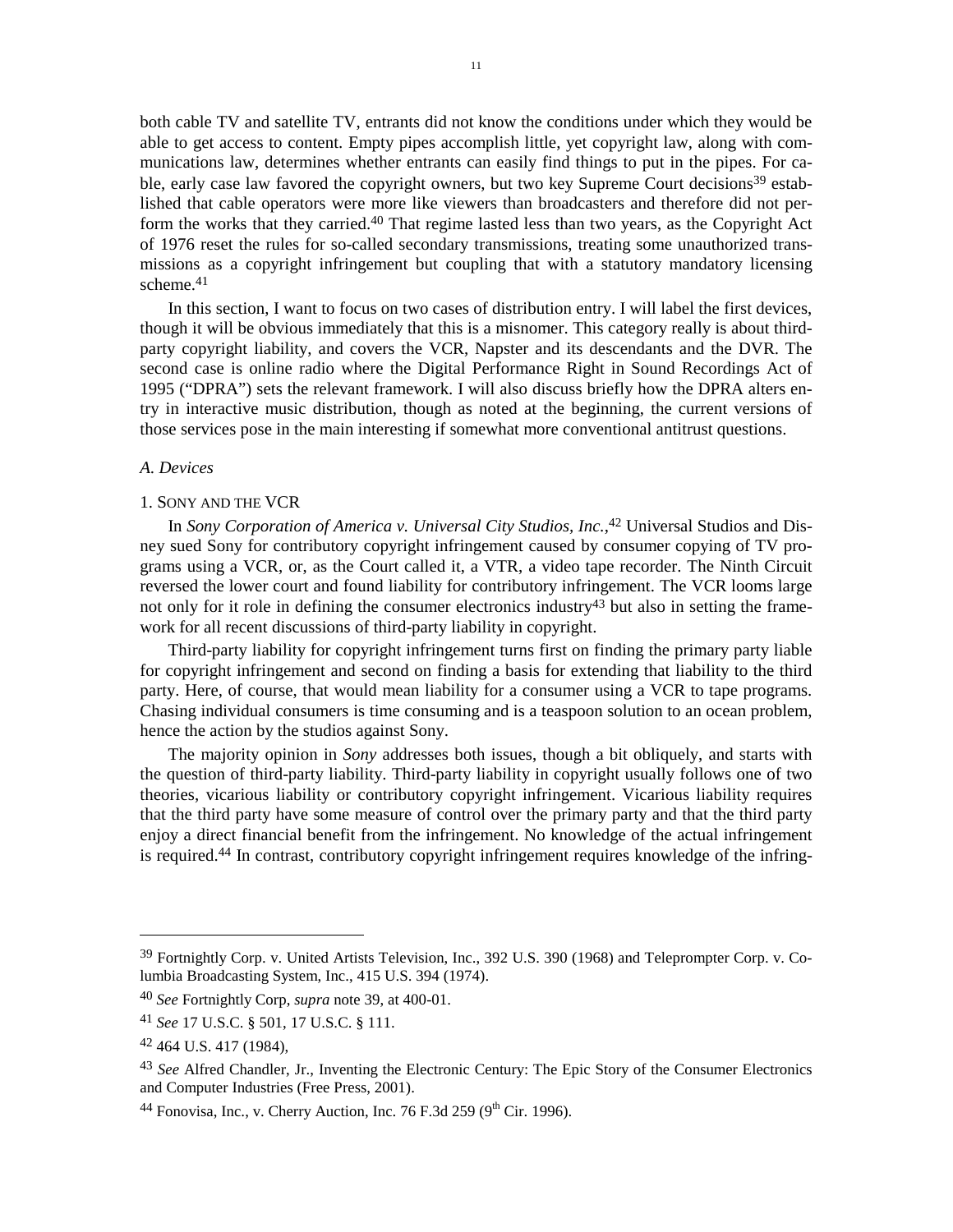ing activity and a material contribution to it.45 No vicarious liability claim was before the Supreme Court,46 so the case turned on contributory infringement.

How should the knowledge requirement apply here? Should it suffice that Sony knew, at least constructively, that some purchasers would use the VCR for unauthorized taping? The Court looked to Sec. 271(c) of the Patent Act for guidance:

Whoever sells a component of a patented machine, manufacture, combination or composition, or a material or apparatus for use in practicing a patented process, constituting a material part of the invention, knowing the same to be especially made or especially adapted for use in an infringement of such patent, and *not a staple article or commodity of commerce suitable for substantial noninfringing use*, shall be liable as a contributory infringer.47

With this in hand, the Court announced its test for evaluating the VCR:

The staple article of commerce doctrine must strike a balance between a copyright holder's legitimate demand for effective—not merely symbolic—protection of the statutory monopoly, and the rights of others freely to engage in substantially unrelated areas of commerce. Accordingly, the sale of copying equipment, like the sale of other articles of commerce, does not constitute contributory infringement if the product is widely used for legitimate, unobjectionable purposes. Indeed, it need merely be capable of substantial noninfringing uses.48

This is all somewhat awkward. The staple article of commerce doctrine starts with just that, a "staple" and it is hard to see how any new product could qualify. There are also some tricky jurisprudential issues. Congress enacted both the Patent Act and the Copyright Act and obviously chose to include this language in the former but not the latter so what business does the Court have in embracing this language in *Sony*? The response: third-party liability for copyright infringement has always been judge-made law, and nothing suggests that Congress in addressing these issues for patents intended to alter the evolutionary path of courts for contributory infringement in copyright. These are not my issues, at least not here. In any event, in *Sony* itself, the Court was able to find noninfringing uses through authorized taping and through unauthorized time-shifting protected as fair use.

It is hard to see how the substantial noninfringing use test is correct. Even without considering the question of alternative designs—an issue I pursue momentarily—just on a standalone basis, the test seems to have substantial problems. Think of any object really. The object generates \$100 worth of social benefit and \$1000 worth of social harm. On balance, this is clearly a terrible product, and if we forced the manufacturer to internalize the harm, it would never be produced. It instead we merely ask whether there are some beneficial uses, this product, and almost all others, will pass with flying colors.

We might fight about what counts as benefit and harm in the copying of copyrighted works, but that seem a separate question of how we should evaluate objects that copy. Give me your valuation of benefits and costs of copying: whatever it is, I think it unlikely that you favor manufacture if the costs exceed the benefits, yet that is precisely what *Sony* blesses. *Sony* certainly facilitates entry, but not in a way that is socially useful.49

<sup>45</sup> Gershwin Pub. Corp. v. Columbia Artists Management, Inc., 443 F.2d 1159 (2d Cir. 1971).

<sup>46</sup> Sony, 464 U.S. at 435 n. 17.

<sup>47</sup> *Id.* at 440 n. 20.

<sup>48</sup> *Id.* at 442.

<sup>&</sup>lt;sup>49</sup> Even the four dissenting justices, who take the majority to task for their test, stop short of embracing a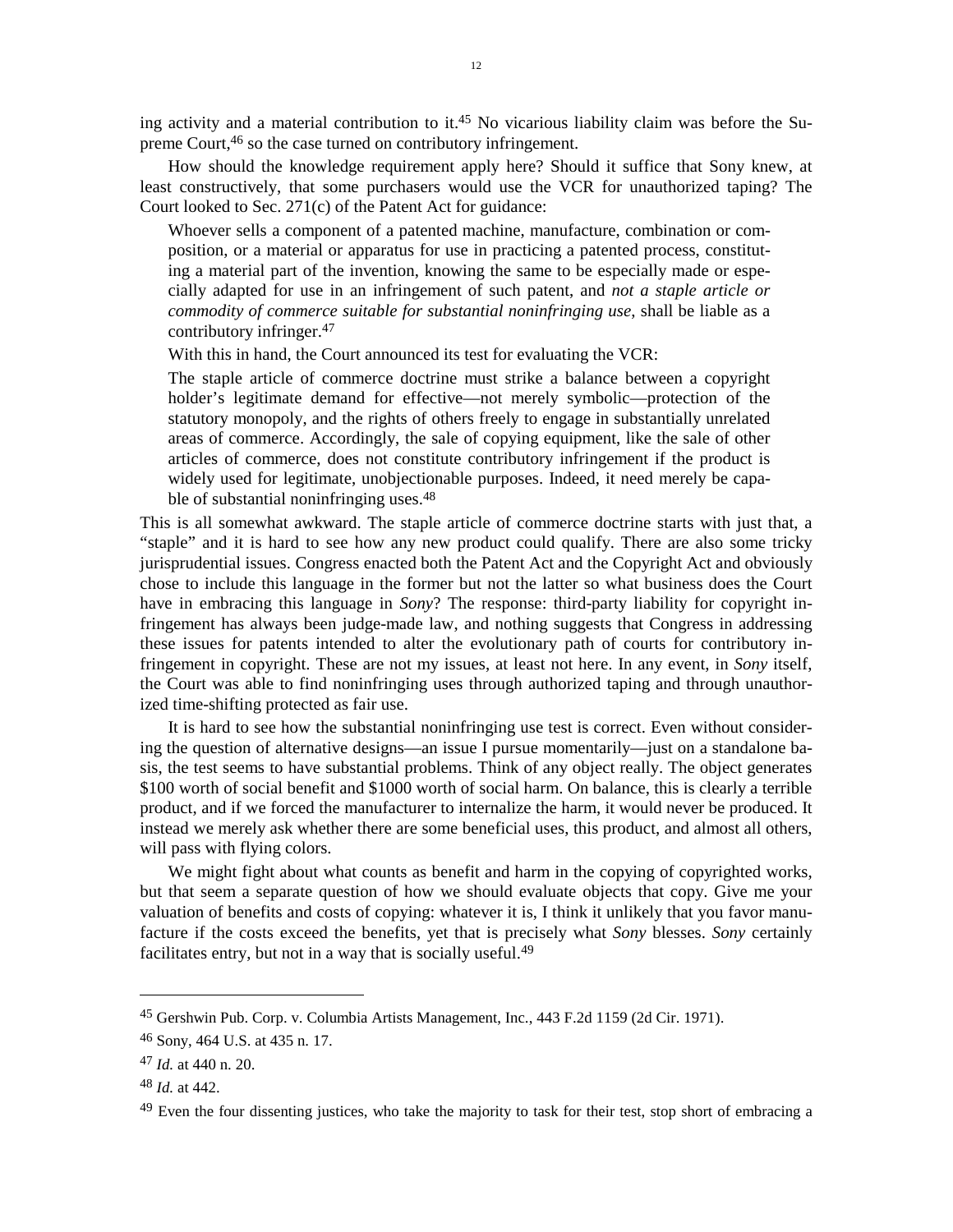The design issue makes the point even more powerful. You could spend \$5 to design the product to eliminate the social harm while still creating a \$100 in social benefits. Should you spend the money to redesign? Again, the answer should be straightforward and with a sensible liability rule, would be. In contrast, *Sony* removes any reason to redesign to minimize copyright infringement.50

I find it difficult to justify *Sony* in these settings. Perhaps we need to play with the number a little bit, so try this. The VCR creates \$100 in social value today and \$1000 in harm today as before. The VCR also creates a 1 in 1000 possibility of \$1,000,000 in social value tomorrow. Think of this as the possibility of social learning that might take place tomorrow if we take this step today. This is part of the nature of technology. On these numbers, ignoring discounting, now the VCR creates \$1100 in social value against \$1000 in harm, and we should want it. Of course, even if we made Sony liable for the harm they would still build it, unless Sony cannot capture a sufficient share of the social value it creates.

There is certainly good reason to think that is true, but I am not sure where we go with that. You could say that we need to shave down the liability that Sony bears to match the fact that it cannot capture the full share of the benefits that it creates, but this is a difficult process and there is certainly nothing in *Sony* itself that helps us assess this.

As framed by the majority and copyright doctrine, all of this goes to how we assess Sony's knowledge for the purpose of contributory copyright infringement. So, even if the costs and benefits of the VCR lined up in the way that I have described, for the doctrine, the question is one of Sony's knowledge, not the actual effect. Still, there should be some relationships between the two, and of course, knowledge isn't just imposed exogenously; copyright holders have every incentive to create knowledge in the third party through cease-and-desist letters and others means of direct notice.

The real question is how we should assess the harms of Sony's activity and that turns directly on whether the underlying activity itself is problematic. For the majority in *Sony*, this turned in part on the fact that some taping was authorized—Mr. Rogers said it was ok in his neighborhood<sup>51</sup>—but that seems a weak rationale, as certainly one copyright holder lacks any basis to consent for another.52 The more important issue is unauthorized taping, and that takes us to the fair use doctrine embodied in Section 107 of the Copyright Act. 53

net test. Instead, they would find no liability for the producer "if a *significant* portion of the product's use [was] *noninfringing*." *Id.* at 491.

50 In contrast, the dissenters were aware of the importance of a possible re-design of the VCR. They noted that the TV tuner built into the VCR, which facilitated taping of TV shows, was not necessary for playing pre-recorded tapes, such as movies from a video store. *Id.* at 492 n. 42. The dissent also considered the possibility that a VCR could recognize a special broadcast signal so as to jam the unauthorized recording of shows. *Id.* at 494.

51 *Id.* at 445 and n. 27.

l

 $52$  And that undercuts the majority's conclusion that "Sony demonstrated a significant likelihood that substantial numbers of copyright holders who license their works for broadcast on free television would not object to having their broadcasts time-shifted by private viewers." *Id.* at 456.

53 Notwithstanding the provisions of sections 106 and 106A, the fair use of a copyrighted work, including such use by reproduction in copies or phonorecords or by any other means specified by that section, for purposes such as criticism, comment, news reporting, teaching (including multiple copies for classroom use), scholarship, or research, is not an infringement of copyright. In determining whether he use made of a work in any particular case is a fair use the factors to be considered shall include —

(1) the purpose and character of the use, including whether such use is of a commercial nature or is for nonprofit educational purposes;

(2) the nature of the copyrighted work;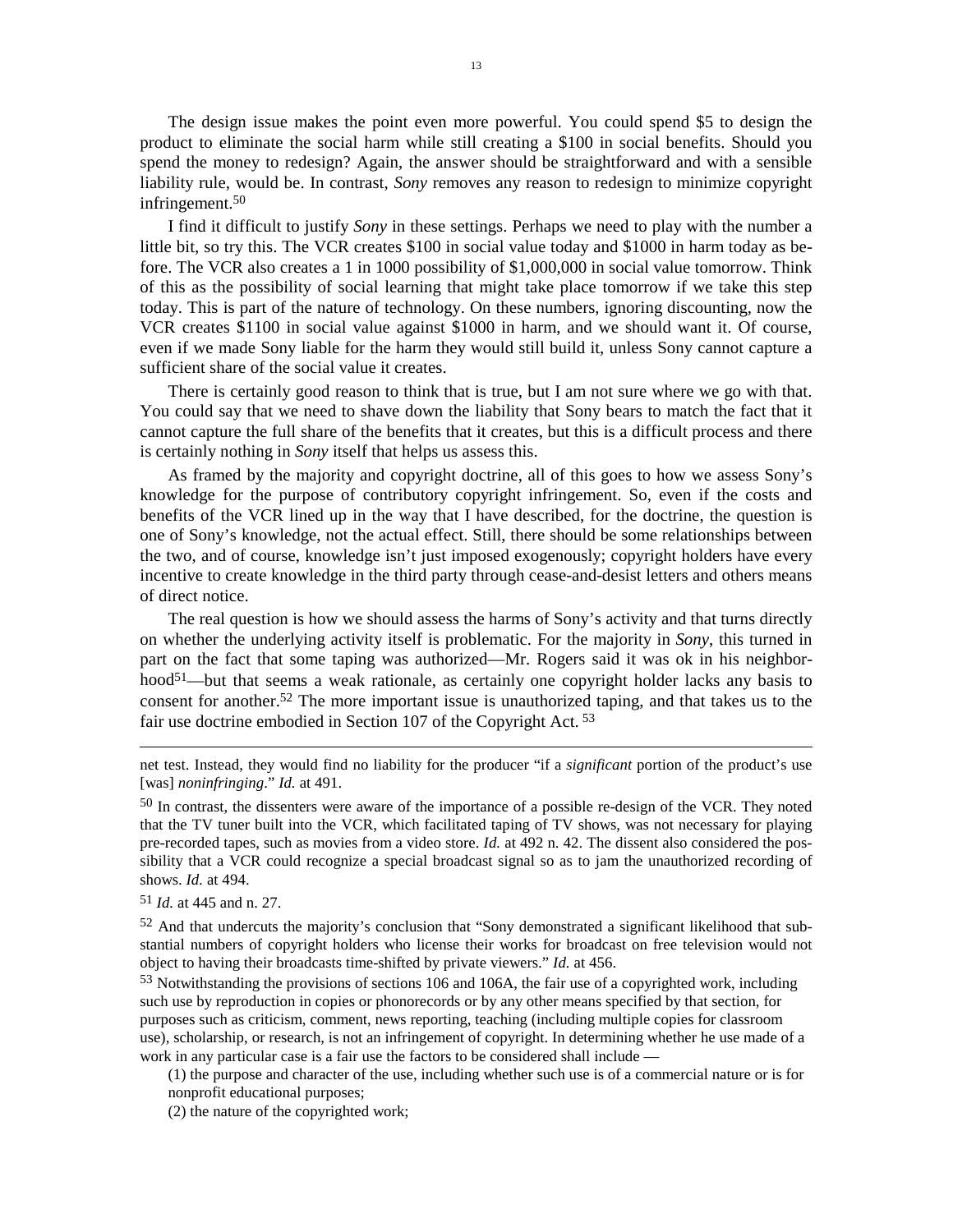Fair use is notoriously uncertain in application, but the legal drill is reasonably clear. The first step starts with the "purpose and character of the use, including whether such use is of a commercial nature." The majority notes that had the Sony VCR been used for making copies for a commercial or profit-making purpose it would be presumptively unfair. So had an entrant made copies and set up shop selling those copies—another possible example of distributional entry the first step of the fair use analysis would cut against a fair use.

Of course that was not the situation in *Sony*, which instead focused on time-shifting by consumers. As to the second factor, "the nature of the copyrighted work," the works at stake in *Sony* are creative works and thus enjoy strong copyright protection. The third factor, the extent of the copying, works against fair use as well, as most consumers at least tried to copy entire programs.

That leaves the fourth step of the fair use analysis, namely "the effect of the use upon the potential market for or value of the copyrighted work." Things get more interesting here. The producers raised a number of potential harms: tapers would fast forward over commercials and free TV is financed by commercial advertising, hence copying undercut the free TV business model; rating services would not count tapers, so viewing numbers would be artificially depressed; tapers would not watch reruns if they have their own copies at home, so rerun sales prices would drop; and others, including that tapers would not buy copies of the tapes they owned, reducing producers returns in a potential new market. The district court in *Sony* rejected these concerns, finding the evidence mixed or against the studios, and the Supreme Court ultimately upheld the district court's findings. Of course, *Sony* was a 5-4 decision and therefore could easily have come out the other way

On its own terms, the fair use analysis seems at least contestable if not somewhat problematic. We might consider how it fares instead as de facto mandatory licensing policy. The Court defines the rights of the copyright holder in a way that facilitated distributional entry in a limited way. Of course, and this matters for the here and now, the Court did not address the question of whether I can tape and make copies for all my friends, even new "friends" in Russia that I have never met. The core situation really was me, couch potato at home, wanting to watch *Charlie's Angels* at a different time.

Note also that little ties down the scope of the fair use doctrine, and in that sense Sony falls within the authority of the courts to define the scope of the rights of a copyright holder. The fourfactor test in the statute merely lists "factors to be considered" and the legislative history of Sec. 107 emphasizes the open-ended and equitable nature of the fair use inquiry:

Although the courts have considered and ruled upon the fair use doctrine over and over again, no real definition of the concept has ever emerged. Indeed, since the doctrine is an equitable rule of reason, no generally applicable definition is possible, and each case raising the question must be decided on its own facts. …

The statement of the fair use doctrine in section 107 offers some guidance to users in determining when the principles of the doctrine apply. However, the endless variety of situations and combinations of circumstances that can rise in particular cases precludes the formulation of exact rules in the statute. The bill endorses the purpose and general scope of the judicial doctrine of fair use, but there is no disposition to freeze the doctrine in the statute, especially during a period of rapid technological change. Beyond a very broad statutory explanation of what fair use is and some of the criteria applicable

<sup>(3)</sup> the amount and substantiality of the portion used in relation to the copyrighted work as a whole; and

<sup>(4)</sup> the effect of the use upon the potential market for or value of the copyrighted work.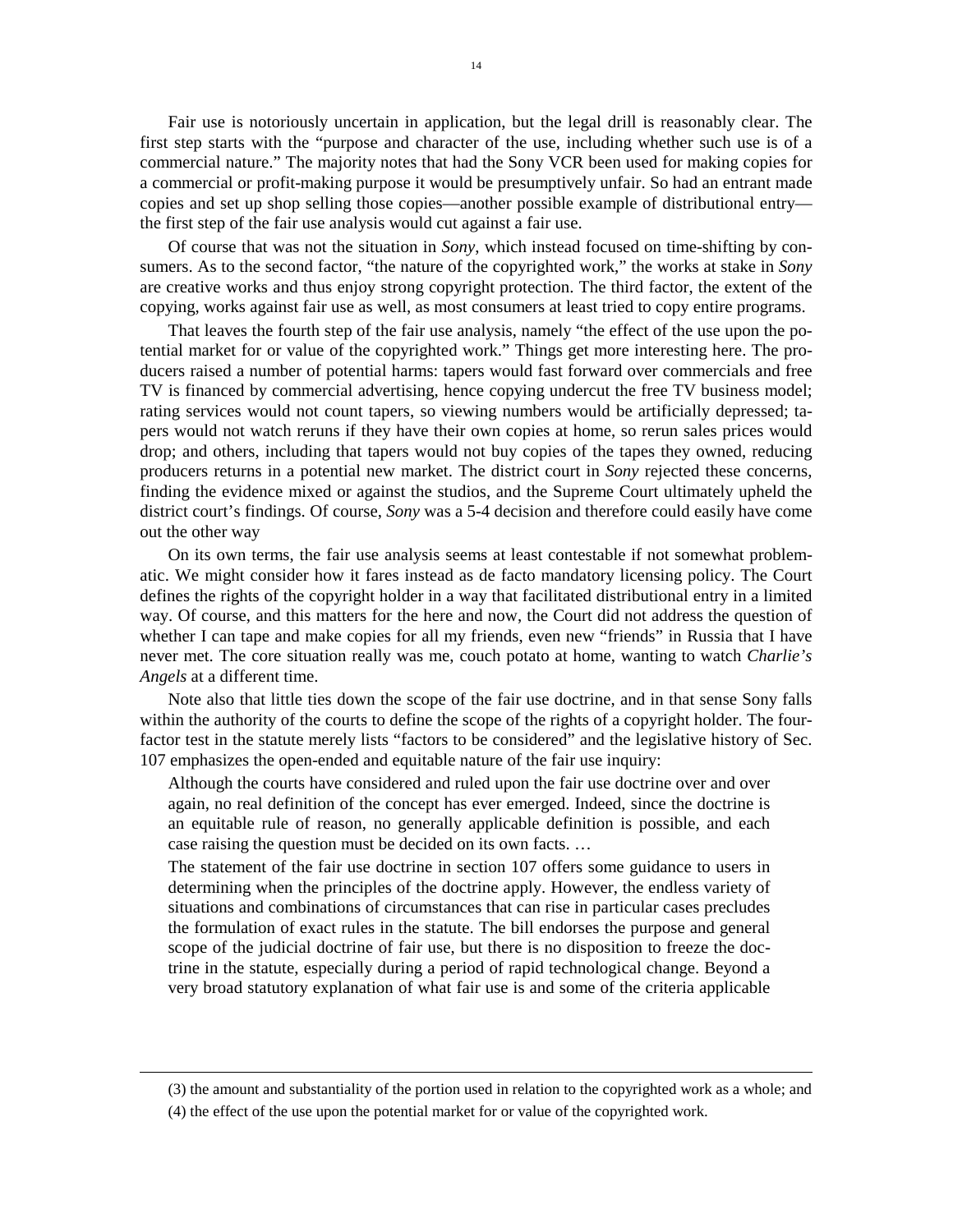to it, the courts must be free to adapt the doctrine to particular situations on a case-bycase basis.54

A sensible approach to fair use in this circumstances needs to reflect, as Gordon cogently argued two decades ago, the circumstances under which voluntary deals might take place; the social welfare in allowing the suggested use; and the diminished creation incentives, if any, that might result from broad fair use access.<sup>55</sup>

The extent to which distribution entry was facilitated can only be judged against what might have happened had *Sony* come out the other way. There are two paths to consider, the first theoretical and the second practical. As to the theory, consider the problem faced by a distribution entrant. If copyrights are widely held and we do not have a centralizing rights organization such as ASCAP or BMI, the entrant will face substantial transaction costs. (And, of course, even if we do have a copyright collective, we will face other sticky legal issues, as the half-century antitrust saga of ASCAP makes clear.<sup>56</sup>) Indeed, statutory licensing schemes are typically implemented to avoid the transactions costs of individualized negotiations with copyright holders.<sup>57</sup> If copyrights are narrowly controlled and if that control is tied to the current mode of distribution, copyright holders may be unwilling to license their copyrights to the entrant.

It is this possibility of content foreclosure that may stymie distribution entrants. As the MP3.com case makes clear, entrants can face substantial damages if they get the copyright question wrong.58 In that context, the ability of Congress to impose a solution may help to mitigate potential hold-out problems and could operate as a brake on monopoly power of copyright collectives or individual rights holders. Copyright law proper pays no attention to the question of the relationship between control over copyrights and distributional market power, but the copyright choices clearly have direct consequences for the scope of entry in distribution.

As to the practical path, as the majority opinion notes, the copyright holders would have been willing to accept a compulsory license of their works for copying in exchange for a royalty on VCR sales.59 That would track the approach seen for both cable and satellite TV, where we now have statutory licensing schemes. This would also parallel steps taken in many countries in Europe, which have introduced a combination of equipment and blank medium levies to create

l

57 *See*, *e.g.*, H. Rep. No. 94-1476 at 89, reprinted in 1976 U.S. Code Cong. and Admin. News 5704:

<sup>54</sup> H.Rep. No. 94-1476, p. 65-66, 1976 U.S. Code Cong. & Admin. News 5679-80.

<sup>55</sup> *See* Gordon, *supra* note 3, at 1601.

<sup>56</sup> The government first filed a criminal complaint against ASCAP in 1934, filed others complaints in 1941 for copyright pools as illegal restraints of trade, settled those complaints with a 1941 consent decree, *see* Broadcast Music, 441 U.S. at 10-11, and ASCAP has operated under one or more consent decrees since then. *See* United States v. American Society of Composers, Authors, Publishers, 2001-2 Trade Cases ¶ 73,474 (S.D.N.Y. 2001) (further amending final judgment arising from February 26, 1941 complaint); *compare* United States v. Broadcast Music, Inc., 275 F.3d 168 (2d Cir. 2001) (further proceedings as to BMI under consent decree entered to settle 1941 government complaint).

The Committee recognizes, however, that it would be impractical and unduly burdensome to require every cable system to negotiate with every copyright owner whose work was retransmitted by a cable system. Accordingly, the Committee has determined to maintain the basic principle of the Senate bill to establish a compulsory copyright license for the retransmission of those over-the-air broadcast signals that a cable system is authorized to carry pursuant to the rules and regulations of the FCC.

<sup>58</sup> *See* UMG Recordings, Inc. v. MP3.com, Inc., 2000 Copy. L. Dec. ¶ 28,141 (S.D.N.Y. 2000) (suggesting on a rough calculation a possible infringement award of \$118,000,000).

<sup>59</sup> Sony, 464 U.S. at 441 n. 21.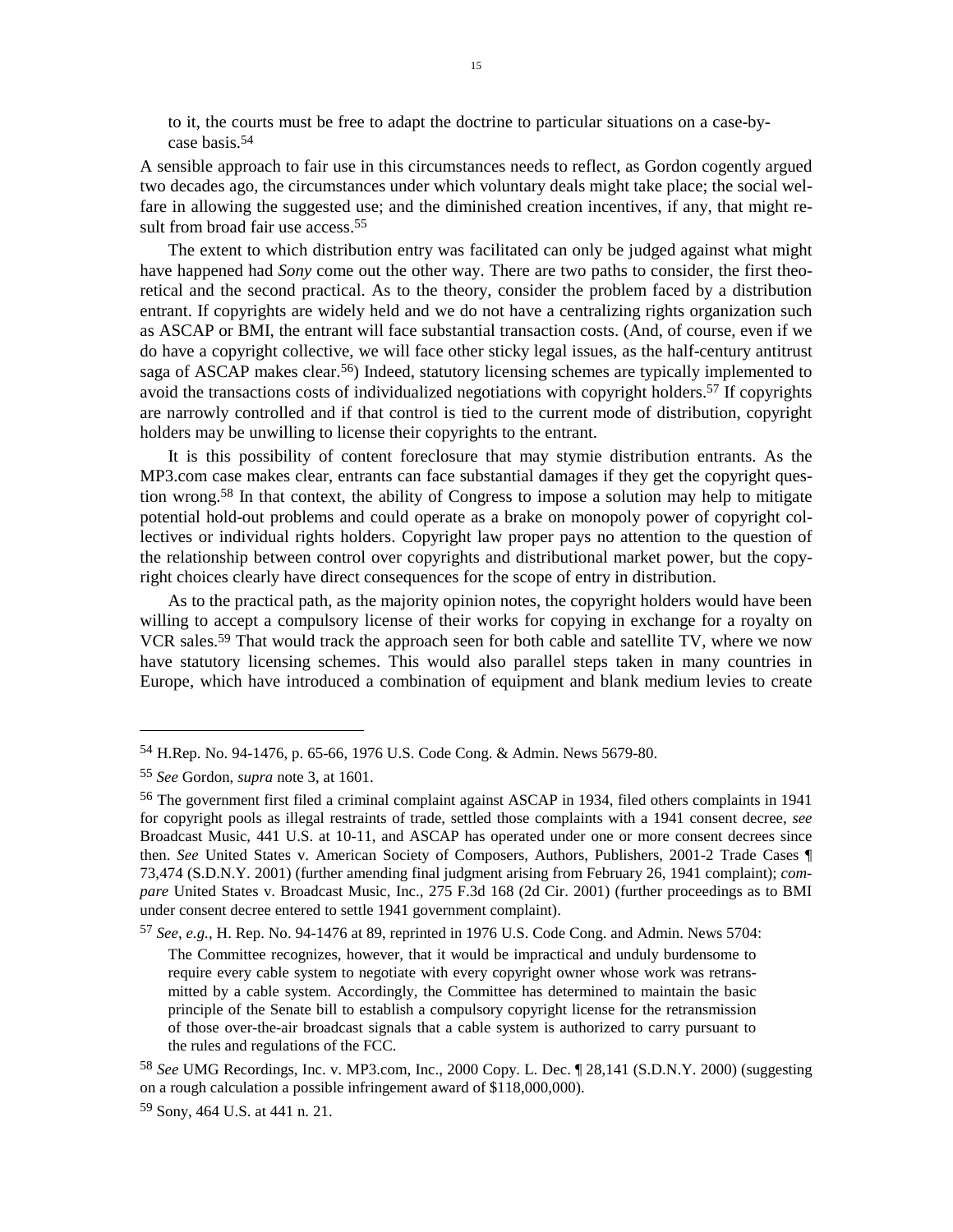funds to compensate copyright holders. In fact, Germany introduced such a program as early as 1965.60

Indeed, it is interesting that we didn't see a statutory response to *Sony*—at least a direct response—as of course the cable distribution entrants also won first in the Supreme Court. It was only after the cable entrant's rights were established under the copyright law that they were recut in 1976 as part of the overhaul of federal copyright law. The indirect response to *Sony* appeared the next time this issue came to the fore in the form of the Audio Home Recording Act of 1992.<sup>61</sup> The AHRA required digital audio recording devices to come with a security scheme set out in the statute<sup>62</sup> and implemented an elaborate royalty scheme to compensate copyright holders for copying.63

#### 2. NAPSTER

This brings us to Napster. Napster is frequently described as peer-to-peer software for music sharing, but this slides over important details. Napster users downloaded its software from the napster.com website. When Napster users were online, Napster created a floating party for distributing music. Napster compiled a centralized listing of songs available from users for downloading from those users. Napster itself did not store songs centrally. Indeed, relying on the storage capacity of the users was one of the key ways that Napster lowered distribution costs. Napster did sit at the middle as an intermediary, as a matchmaker for individuals who want to swap songs.

A group of record labels sued Napster alleging third-party copyright liability. Again, thirdparty liability requires primary party liability coupled with one of the third-party theories, either vicarious liability or contributory copyright infringement. The Ninth Circuit focused initially on whether primary users would have a fair use defense under Sec. 107 of the Copyright Act.

Analysis of the second and third factors tracks *Sony*. We again are talking about creative works, the core of copyright, and most copying copies all of the work in question. Consider the first factor, the purpose and character of the use. Here the baseline matters. In *Sony*, the Court was working off of free TV as the baseline. I could have watched the show for free, and timeshifting allows me to do that at another time. In contrast, there is no free baseline for recorded music. Instead, the Ninth Circuit focused on music purchase as the baseline, saw downloading from Napster as a substitute, and therefore characterized the use as commercial, in that it saved the expense of purchasing the music.64

The analysis of the fourth factor, the effect of the use upon the potential market for or value of the copyrighted work, turned in part on what Napster's presence would do to the ability of the record companies to implement their own downloading markets. From the standpoint of encouraging entry in distribution, it is important to distinguish how entry affects preexisting markets from what it means for new markets.65 It will almost always be the case, as the Ninth Circuit found in *Napster*, that if allowed to move forward as a protected fair use, the distributional entrant will make potential new markets less valuable for the incumbents. As the Ninth Circuit

1

<sup>60</sup> *See* Tarja Koskinen-Olsson, Reprography and the Private Copy (www.kopiosto.fi/tiedotus/Reprogrphy.htm).

<sup>61</sup> P.L. 102-563 (October 28, 1992).

<sup>62 17</sup> U.S.C. 1002(a).

<sup>63 17</sup> U.S.C. 1003 – 1007.

<sup>64</sup> *See* Napster, 239 F.3d at 1015.

<sup>65</sup> For detailed discussion, *see* Jane C. Ginsburg, *Copyright and Control over New Technologies of Dissemination*, 101 Colum. L. Rev. 1613, 1619-20 (2001).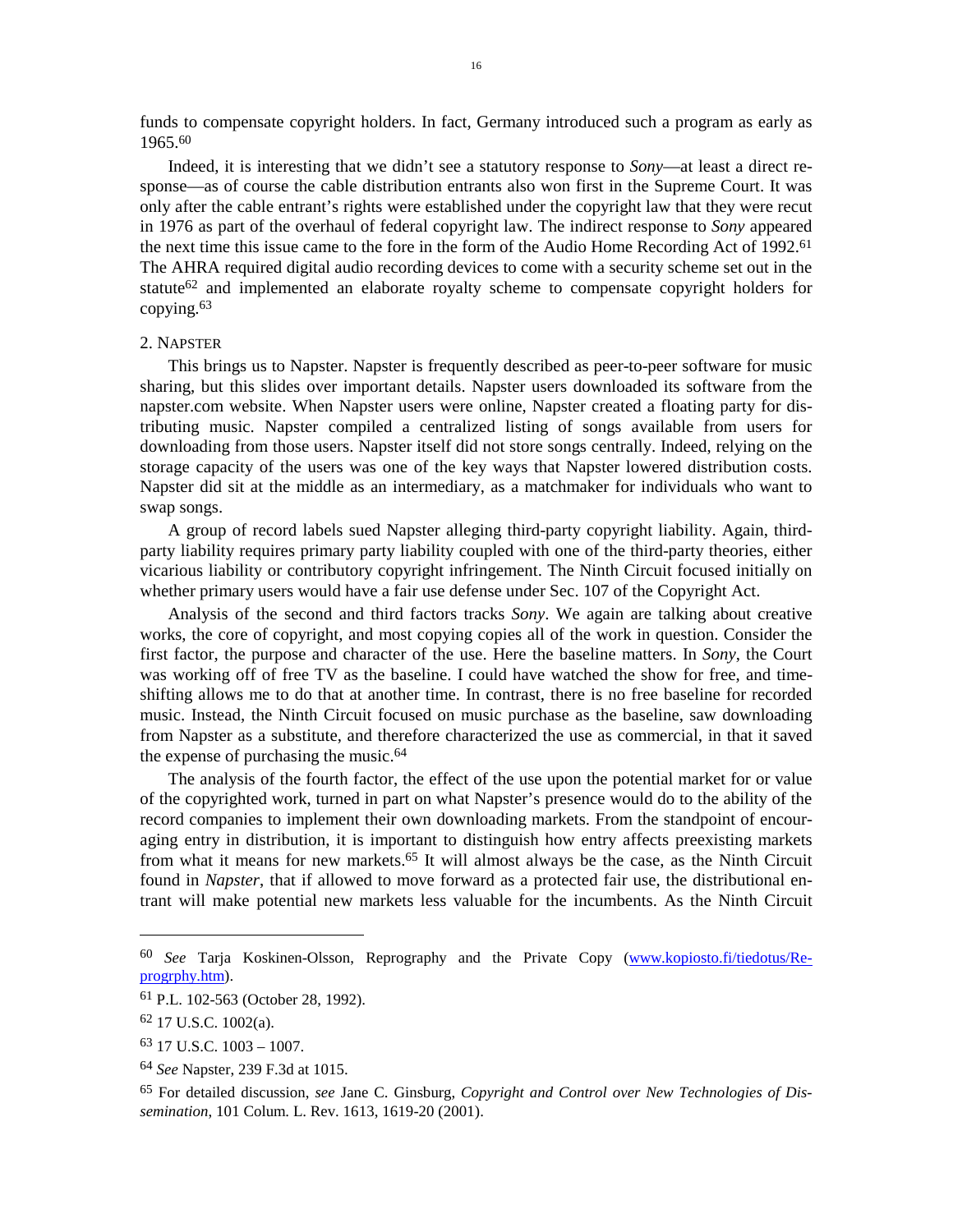found "[h]aving digital downloads available for free on the Napster system necessarily harms the copyright holders' attempts to charge for the same downloads."66

The Ninth Circuit saw the issue but took the wrong lesson from it: "Moreover, the lack of harm to an established market cannot deprive the copyright holder of the right to develop alternative markets for the works."67 In some ways, this misses the point. There is little reason for an outsider to innovate in distribution if it will be blocked at the moment that it needs content. If incumbents can deny access to the content and scoop up the innovation, they no longer need the entrant, and the entrant has little reason to innovate in the first place.

So as to new markets arising from new means of distribution, the fourth factor seriously misses the boat. The problem here in some sense is the weakness in property rights associated with the new market. Perhaps we want to say that only if an entrant can make a patent-worthy showing should it be able to obtain property-like claims on the new distribution market, but there is little reason to think that patent law has perfectly calibrated the rights that we need to encourage innovation.68 Many ideas add value without being patentable.

How does the fourth factor fare with regard to preexisting markets? In the case itself, there was the usual battle of the expert studies on the question of whether Napster hurt or helped sales of prerecorded music. One could argue that, in any event, the copyright holder should be best situated to make that assessment and should have the power to do so. Copyright holders can give away free samples if they want to, and they didn't need Napster for that. The counter is to ask whether concentrated copyright holders have the right licensing incentives given their market power.

In any event, the fourth factor makes no effort to ask the critical causal question, namely, would the works have been created even if this use were permitted. That should be the central question for social welfare, as conditional on creation, we want to maximize use. This may be a question with no ready answer, which may explain why copyright frequently avoids it. There is a natural tendency to say that any works that preexist a distributional innovation would have been created absent the right to control the works in the context of the innovation, as indeed they were created. This misses, of course, that the ability of the copyright holders to gain compensation may depend critically on whether allowed use for innovation distribution devices kills off the original market targeted by the copyright holder.

This is clearly what the court feared in *Napster*, perhaps with good reason. It is one thing to shape the pliable aspects of copyright law in a way that creates meaningful entry incentives for those with distributional innovations. But we step too far if we allow entrants to hijack wholesale the works of copyright holders. In *Sony*, had the tapers set up shop to sell the tapes, we presumably would have had a very different case. Licensing fees implemented as part of a statutory bargain may do a better job of making sure we avoid the financial extremes, avoiding the problem of no distribution entry while still ensuring meaningful returns to copyright holders. Of course, to be sure about that, we would need to have pretty good sense of how legislation emerges in the face of jockeying by interest parties.<sup>69</sup>

Note also that the extent to which a distributional entrant needs some access to existing copyright material almost certainly depends on the cost of implementing the innovation. Napster could have signed bands ala Garageband.com, though of course this forces the entrant to enter

-

<sup>66</sup> *Id.* at 1017.

<sup>67</sup> *Id.*

<sup>68</sup> *See* Douglas Gary Lichtman, *The Economics of Innovation: Protecting Unpatentable Goods*, 81 Minn. L. Rev. 693 (1997).

<sup>69</sup> For a favorable view of this process, *see* Ginsburg, *supra* note 65, at 1630.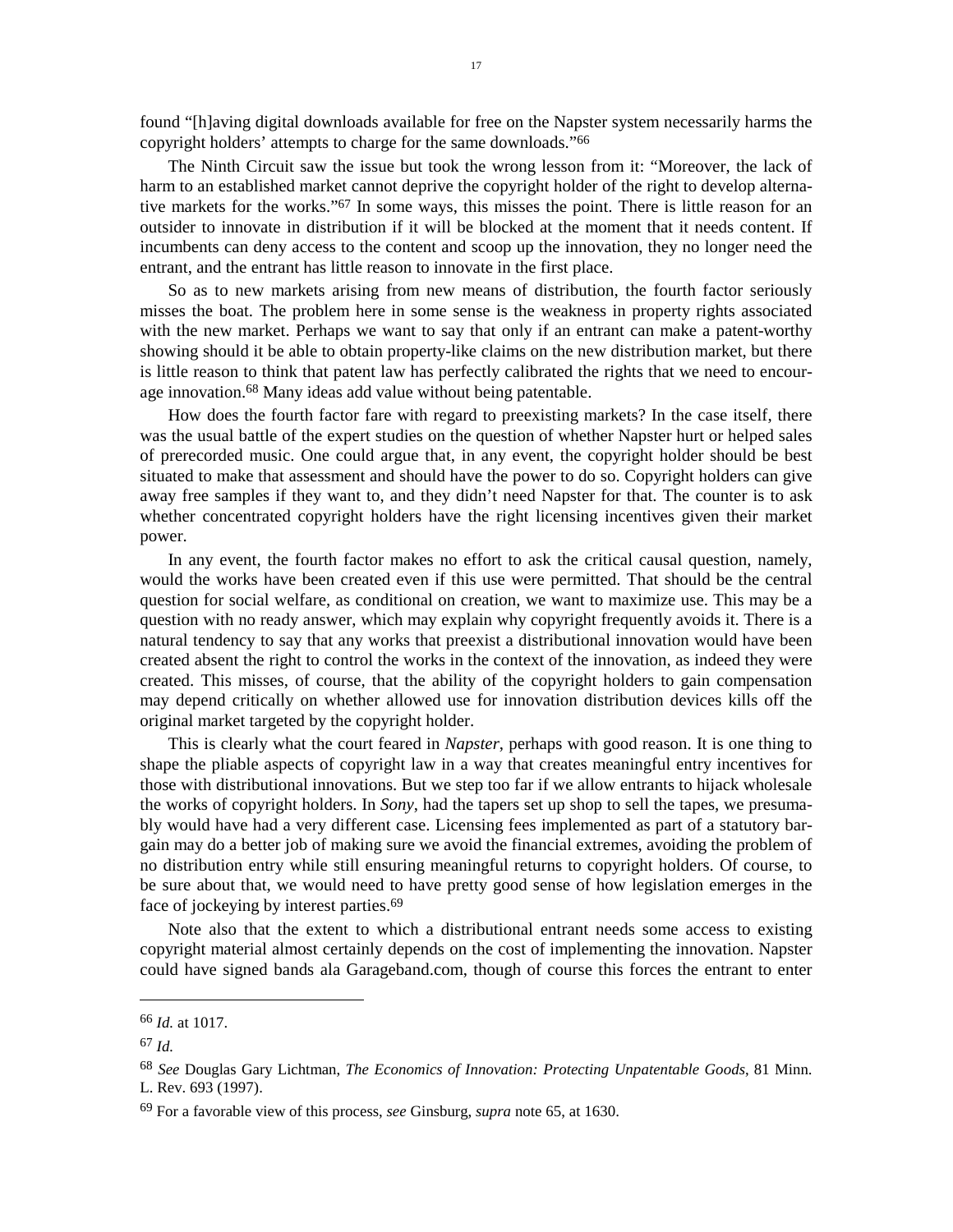two markets simultaneously, increasing the difficulty of the undertaking. It is a standard move in strategic tying to tie goods together to force entry on a larger scope for the potential competitor.

The Ninth Circuit's approach to *Sony* in *Napster* bears comment. Again, for contributory copyright infringement, knowledge plus material contribution is the test. *Sony* said no knowledge if the device has a substantial noninfringing use, Napster can be used to download songs posted by copyright holders, hence no knowledge, yes? The Ninth Circuit avoids *Sony* by treating notice of infringing material and control as sufficing to show actual knowledge:

We agree that if a computer system operator learns of specific infringing material available on his system and fails to purge such material, the operator knows of and contributes to direct infringement. Conversely, … [t]o enjoin simply because a computer network allows for infringing use would, in our opinion, violate *Sony* and potentially restrict activity unrelated to infringing use. … The record supports the district court's finding that Napster has *actual* knowledge that *specific* infringing material is available using its system, that it could block access to the system by suppliers of infringing material, and that it failed to remove the material.70

In some ways, this collapses the contributory copyright infringement analysis with that for vicarious liability for copyright infringement, though the Ninth Circuit found that Napster would be liable under that standard as well.<sup>71</sup>

The move here recognizes that the third party's ability to control the copyright infringement must be part of the analysis. It is not enough to wash your hands of the problem based on the substantial noninfringing uses test. Now in *Napster*, this analysis was easier to run. As noted before, Napster wasn't a true peer-to-peer system, but instead sat at the middle in providing the directory of available songs. That made its control more obvious and more direct.

The litigation over Napster's successors—Morpheus, Grokster and KaZaA—will turn in part on these questions of control, and may take the next step, which is to focus on the ability to design software to set the level of control. On October 2, 2001, the entertainment world—28 plaintiffs are listed—sued the next-generation Napsters for copyright infringement, both direct infringement and third-party infringement.<sup>72</sup> The motion of the defendants for summary judgment based on *Sony* was denied, and trial is now set for October 1, 2002.73

Finally, on remand in Napster, the case has turned to antitrust issues and the idea of copyright misuse. This is at a very early stage, so the actual facts of Napster's dealings with press*play* and MusicNet are unknown, though the lower court judge has seen enough to suggest that "[e]ven on the undeveloped record before the court, these joint ventures look bad, sound bad, and smell bad."74 Copyright misuse doctrine itself is still undeveloped, but the key point of interest here is the way that the doctrine might evolve as another device for policing licensing decisions by copyright holders.

#### 3. THE DIGITAL VIDEO RECORDER

Consider the most recent entrant into the home recording market, the digital video recorder or DVR. Two brands, TiVo and ReplayTV, are relatively well-known—or not, as the products have only been so successful. Think of a VCR with a hard drive and you get the basic idea. Re-

-

<sup>70</sup> *See* Napster, 239 F.3d at 1021-22.

<sup>71</sup> *Id.* at 1023-24.

<sup>72</sup> Case documents are available at www.eff.org/IP/P2P/MGM\_v\_Grokster/.

<sup>73</sup> Electronic Frontier Foundation Press Release, *Court Sets Jury Trial in Morpheus Peer-to-Peer Software Case*, March 4, 2002 (www.eff.org/IP/P2P/MGM\_v\_Grokster/20020304\_eff\_pr.html).

 $^{74}$  In re Napster, Inc. Copyright Litigation, Memorandum and Order of February 21, 2001, p. 23.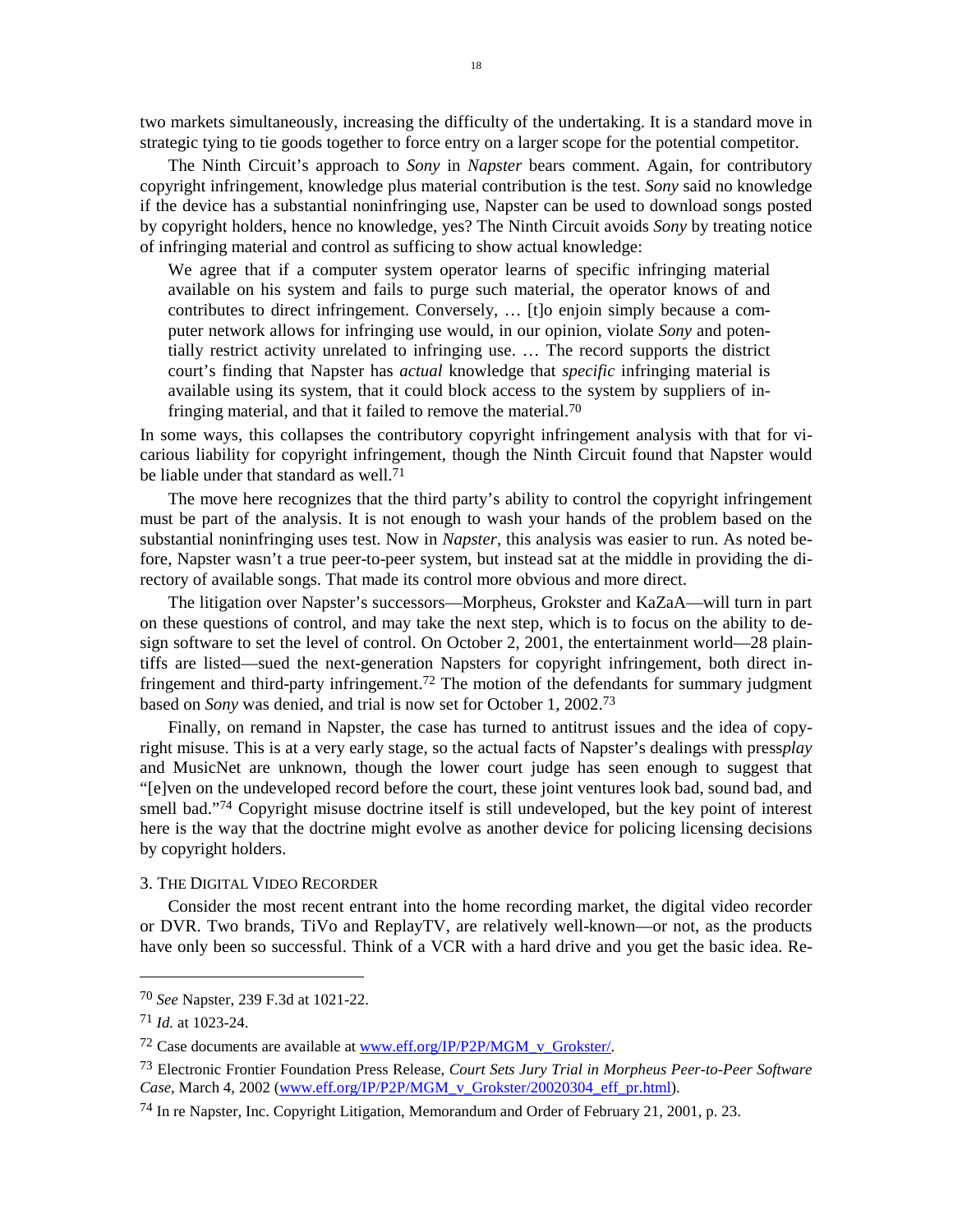cording on tape is clumsy compared to recording on a digital medium, and the rapid drop in the cost of a gigabyte of storage has made it possible to switch from tape to bytes.

This brings with it natural possibilities, including superior programmability, the ability to "stop" live TV shows and then continue watching them without missing a beat and also the ability to skip commercials entirely. Updates to the DVR make it possible to record a show and share it with friends, assuming, of course, that they also have the same DVR.

Commercial skipping and sending shows to friends has attracted the attention of content producers, and indeed, a bunch a of the biggies—including Paramount, Disney, NBC, Showtime, ABC, CBS and Viacom—filed a complaint against SONICBlue, the producer of ReplayTV, alleging copyright violations.75 Given *Sony*, the plaintiffs of course need to distinguish the analog VCR or litigate to the Supreme Court to get a second consideration of the issues in *Sony*.

The mere existence of the lawsuit gives some sense of the tax that uncertain copyright doctrines place on entry in distribution and the interaction of those doctrines with design decisions. For example, SONICblue has made an interesting choice in adding the "Send Show" feature to the ReplayTV 4000. This puts this DVR squarely in the midst of the Napster controversy and seemed likely to attract litigation attention, as indeed it did. (No lawsuit has been filed against the competing TiVo system, which lacks the sharing feature.)

Ignoring the sharing feature, and consider copying and commercial deletion. We see here another example of the way in which the move from analog to digital technology alters transaction costs and puts pressure on the preexisting business model. The DVR lowers the cost of deleting commercials relative to a standard VCR or even relative to an analog dual-head VCR. The plaintiffs are quite plausibly right in thinking that if we all had DVRs, the current financing model for free broadcast TV would be toast. That model is one that lives and dies on commercials, and absent making us want to watch commercials—as many advertisers clearly do—no watching of commercials means no free TV.

This makes clear that it is certainly possible that there is a shared interest in making it difficult to delete commercials. Indeed, deleting/watching commercials may very well be a classic prisoners' dilemma: I want *you* to watch and not me, but I can't influence your behavior, so with the DVR, neither of us watches, and free TV vanishes. Saying all of that, though, says nothing about whether SONICblue should have some duty to make sure that we watch the commercials, or more precisely, about helping us avoid the commercials.

The *Sony* approach of measuring the fair use right against the prior baseline would suggest that SONICblue should prevail on the copyright claims tied to commercial skipping. With oldfashioned VCR taping, if you wanted to avoid commercials, you needed to be handy with the remote and fast-forward over them—disclaimer: I have done this—or close your eyes and ignore them. The DVR commercial skipping feature is just a nicer version of these prior "rights."76 That said, if we really take fair use analysis as open-ended economic analysis, the prisoner's dilemma problem of commercials and free TV suggests that we will not necessarily reach the best the joint

<sup>&</sup>lt;sup>75</sup> The amended complaint is available at www.eff.org/IP/Video/Paramount v ReplayTV/ 20011121\_paramount\_amd\_complaint.pdf ("ReplayTV Amended Complaint").

<sup>76</sup> The plaintiffs, of course, believe otherwise:

The unauthorized making of copies of television programming for the purpose of viewing with all commercials (and all public service announcements and all political advertisements) automatically deleted is not a fair use, and goes far beyond the narrowly circumscribed conduct discussed by the Supreme Court in the 1984 *Sony Betamax* decision.

ReplayTV Amended Complaint, *supra* note 75, ¶ 54.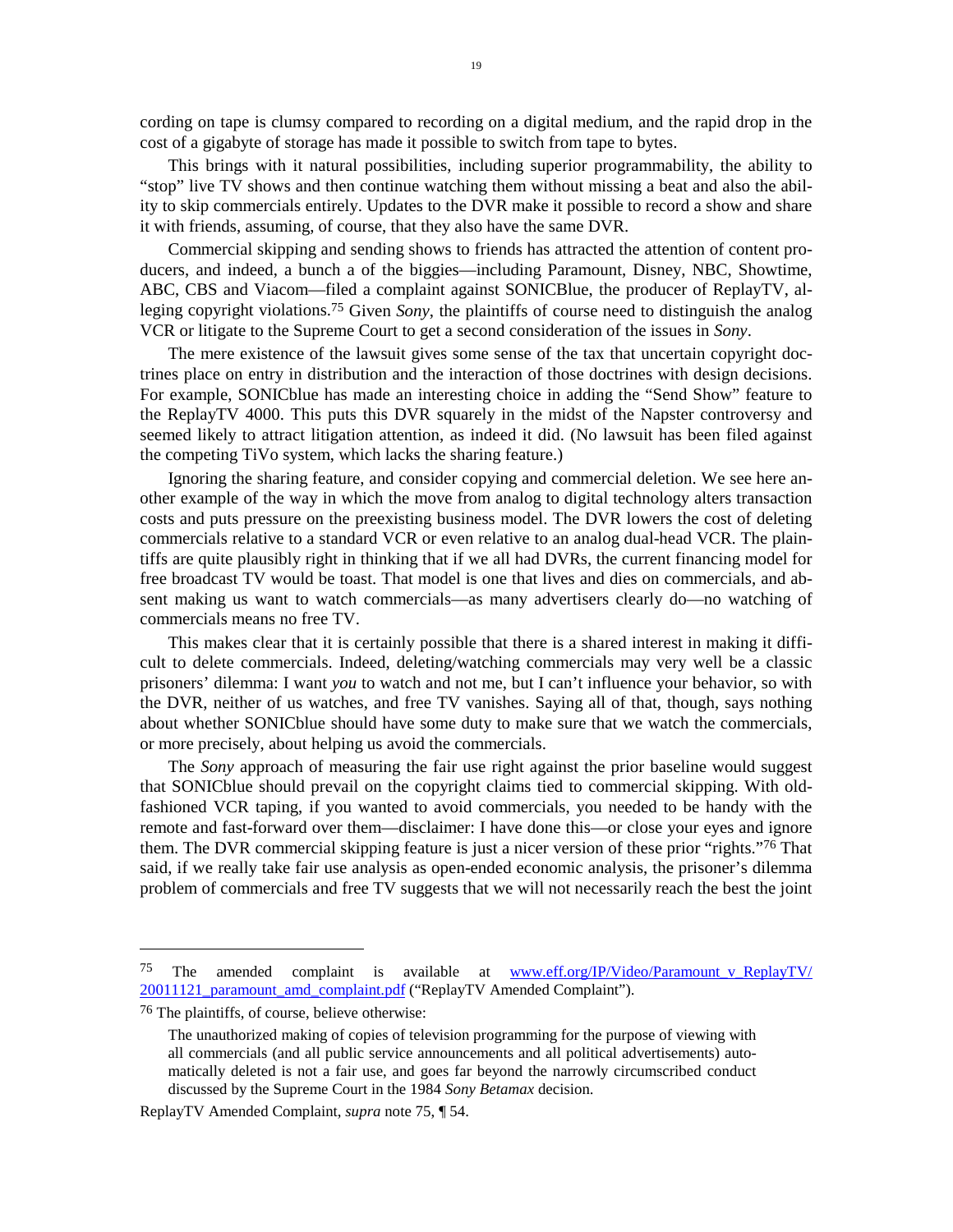outcome if we allow individuals to make choices on their own. Only something more collective would get us to preserving the commercials.

#### *B. Web Radio*

Turn next to web radio. Is radio a complement or a substitute for purchased music? This question, in one form or another, is a copyright classic. In this case, I would ask, perhaps more precisely, how does the availability of online distribution alter the relationship between radio and purchased music? Pre-net, the radio spectrum determined the number of possible radio stations, and the fixed number of radio stations set the competitive landscape which in turn drove the resulting amount of musical diversity. With the net, nothing physical limits the amount of radio diversity. With feedback between online stations and listeners, stations could be tailored quite narrowly.

In the extreme case, I think that this pushes radio towards becoming more of a direct substitute for recorded music. To some extent, this turns on the roles that ordering and selection play. If I really want to hear songs in a particular order, radio doesn't work, since I have delegated sequencing to the DJ, as it were. If I don't care about order—and my guess is that many users have found the relatively new randomizing devices in CD players and the equivalent "shuffle" in the Windows Media player a great boon—then the only issue is whether the station is playing songs from the right pool, and with small enough niches of the sort permitted by net radio, we probably get better and better matches.

This process explains, at least in part, the shape of the Digital Performance Right in Sound Recordings Act of 1995 ("DPRA").77 Some of the features in the Act are targeted to limit how online distribution might substitute for offline prerecorded music. That said, in many ways, the DPRA looks like an unholy alliance between music creators and analog broadcasters to limit competition from digital broadcasters by creating substantial entry barriers for them, all with the corresponding consequence of insulating record-company market power. This is especially so after the 1998 amendments in the Digital Millennium Copyright Act ("DMCA").78

The starting point is that the ability of analog radio stations to play prerecorded music over the air without paying royalties for use of the sound recordings was established through caselaw in the 1940s. Judge Learned Hand's opinion in *RCA Manufacturing Co. v. Whiteman*79, rejected efforts by record producers to limit through broadcast by notices affixed to the records themselves.80

Passing legislation that might upset the apple carts of highly-motivated interests is difficult. The DPRA makes clear that it intended to leave in place existing arrangements allowing no fee play by over-the-air radio and instead just carved up the new medium, digital transmission.81 The

l

81 As the Senate Report puts it:

… [T]he Committee has sought to address the concerns of record producers and performers regarding the effects that new digital technology and distribution systems might have on their core business without upsetting the longstanding business and contractual relationships among

<sup>77</sup> P.L. 104-39 (November 1, 1995).

<sup>78</sup> P.L. 105-334 (October 28, 1998).

 $79$  114 F.2d 86 ( $2<sup>nd</sup>$  Cir. 1940).

<sup>&</sup>lt;sup>80</sup> The case mentions two legends, the simple "Not Licenses for Radio Broadcast," and the more complex: "Licensed by Mfr. under U.S. Pats. 1625705, 1637544, RE. 16588 (& other Pats. Pending) Only for Non-Commercial Use on Phonographs in Homes. Mfr. & Original Purchaser Have Agreed This Record Shall Not Be Resold Or Used for Any Other Purpose. See Detailed Notice of Envelope." Note that the case did not address potential contractual liability, *see id.* at 90, only that a third party was not limited by the legend.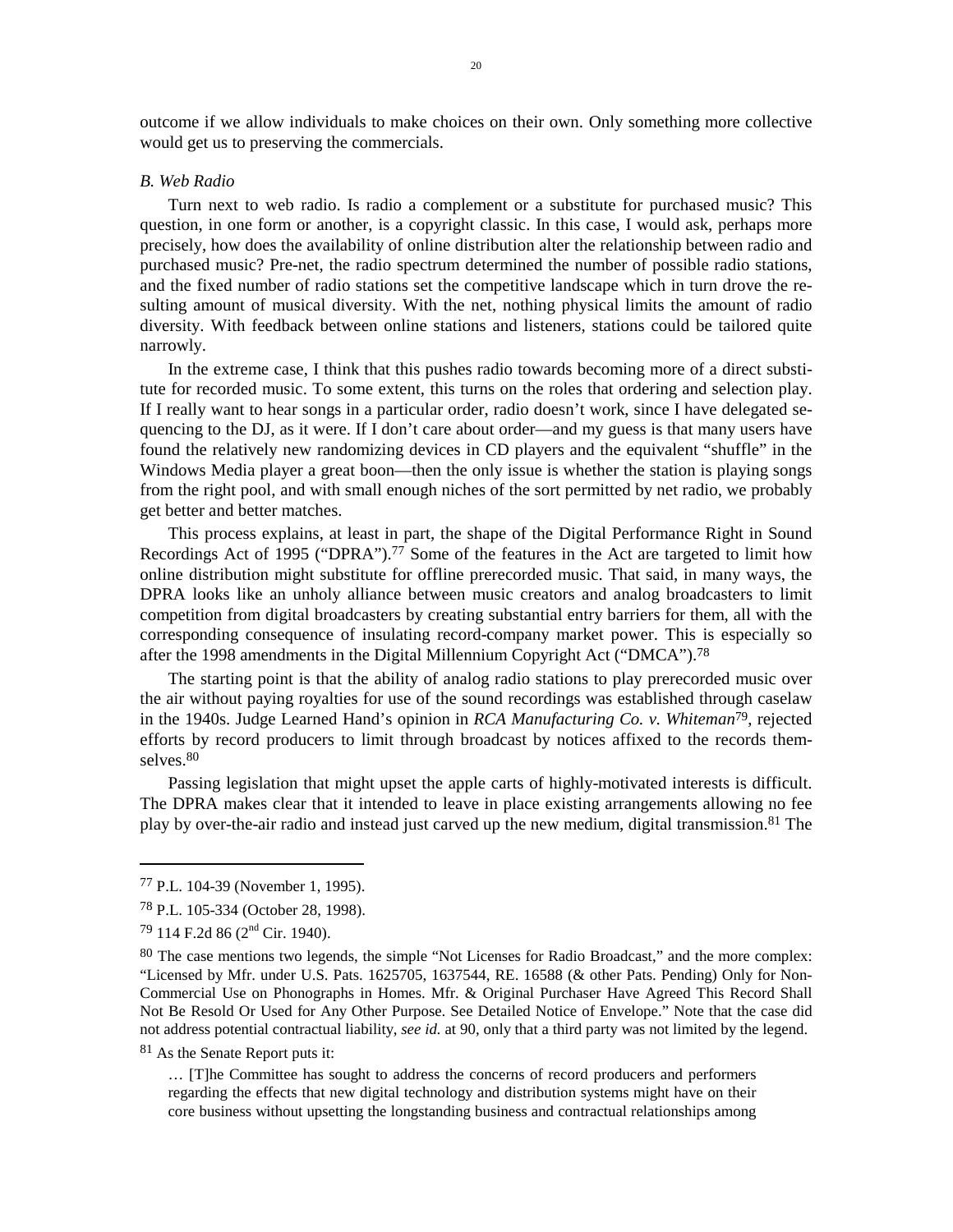new exclusive right for sound recordings set forth in Sec. 106(6) is limited to the right "to perform the copyrighted work publicly by means of a digital audio transmission." So old-fashioned radio transmissions are fully excluded, and digital entrants are quickly placed at a disadvantage relative to their analog competitors.82

There are an extraordinary number of twists and turns here,  $83$  including limitations on exclusive licensing for interactive music services, such as press*play* and MusicNet,<sup>84</sup> and limits on licensing to affiliated entities.<sup>85</sup> These obviously are direct restrictions on how digital entry occurs, but I will leave these for another day, as exclusivity limits pose tricky industrial organization questions.

Instead, focus on the direct competitive posture of online radio entrants with over-the-air radio broadcasters. Remember our starting point: we regulated radio in the Radio Act of 192786 because of interference among radio broadcasts. Spectrum turned out to be scarce and served as a natural limit on the number of broadcasters in a given area. Online radio should change all of that and make diversity limited only by the public's taste.87

The DPRA, as passed in 1995, seemed to create a level playing field for Internet radio, whether intentionally or not. The statute drew a number of lines, separating analog from digital; interactive services from noninteractive; subscription from nonsubscription; and broadcast from nonbroadcast. The new Sec. 114(d)(1) exempted "nonsubscription transmissions" from the new Sec. 106(6) right, and this would seem to cover squarely free web radio broadcasts.<sup>88</sup>

Once again, copyright law was setting the conditions of entry, but in this case, the "exemption" for webcasters would just have created parity for online and offline radio. The recording industry, speaking through the Recording Industry Association of America, took a different position, arguing that webcasters needed to secure rights to sound recordings. The recording industry won when the DMCA was passed in 1998. It stripped out entirely the exemption for nonsubscription transmissions89 and folded webcasters into the statutory licensing scheme set out in Section

record producers and performers, music composers and publishers and broadcasters that have served all of these industries well for decades. Accordingly, the Committee has chosen to create a carefully crafted and narrow performance right, applicable only to certain digital transmissions of sound recordings.

S. Rep. 104-128, p. 13, 1995 U.S. Code Cong. and Admin. News 360.

<sup>82</sup> Do note that given the complexity of copyright, the over-the-air radio station might violate other rights, for example, those of holder of the copyright in the musical composition, but those copyrights are typically dealt with through direct licenses.

83 *See* David Nimmer, *Ignoring the Public, Part I: On the Absurd Complexity of the Digital Audio Transmission Right*, 7 UCLA Entertainment L. Rev. 189 (2000).

84 17 U.S.C. 114(d)(3).

85 17 U.S.C. 114(h).

86 44 Stat. 1162.

l

<sup>87</sup> Of course, diversity is not free and standard economic theory suggests that under free competition, we may have too many entrants and too much product diversity. Empirical work suggests that this is precisely the case with radio. *See* Steven T. Berry & Joel Waldfogel, *Free entry and social inefficiency in radio broadcasting*, 30 RAND J. Econ. 497 (1999).

88 For a confirming view, see Bob Kohn, *A Primer on the Law of Webcasting and Digital Music Delivery*, 20 No. 4 Ent. L. Rep. 4 (September, 1998).

89 Sec. 405(a)(1), P.L. 105-304 (October 28, 1998).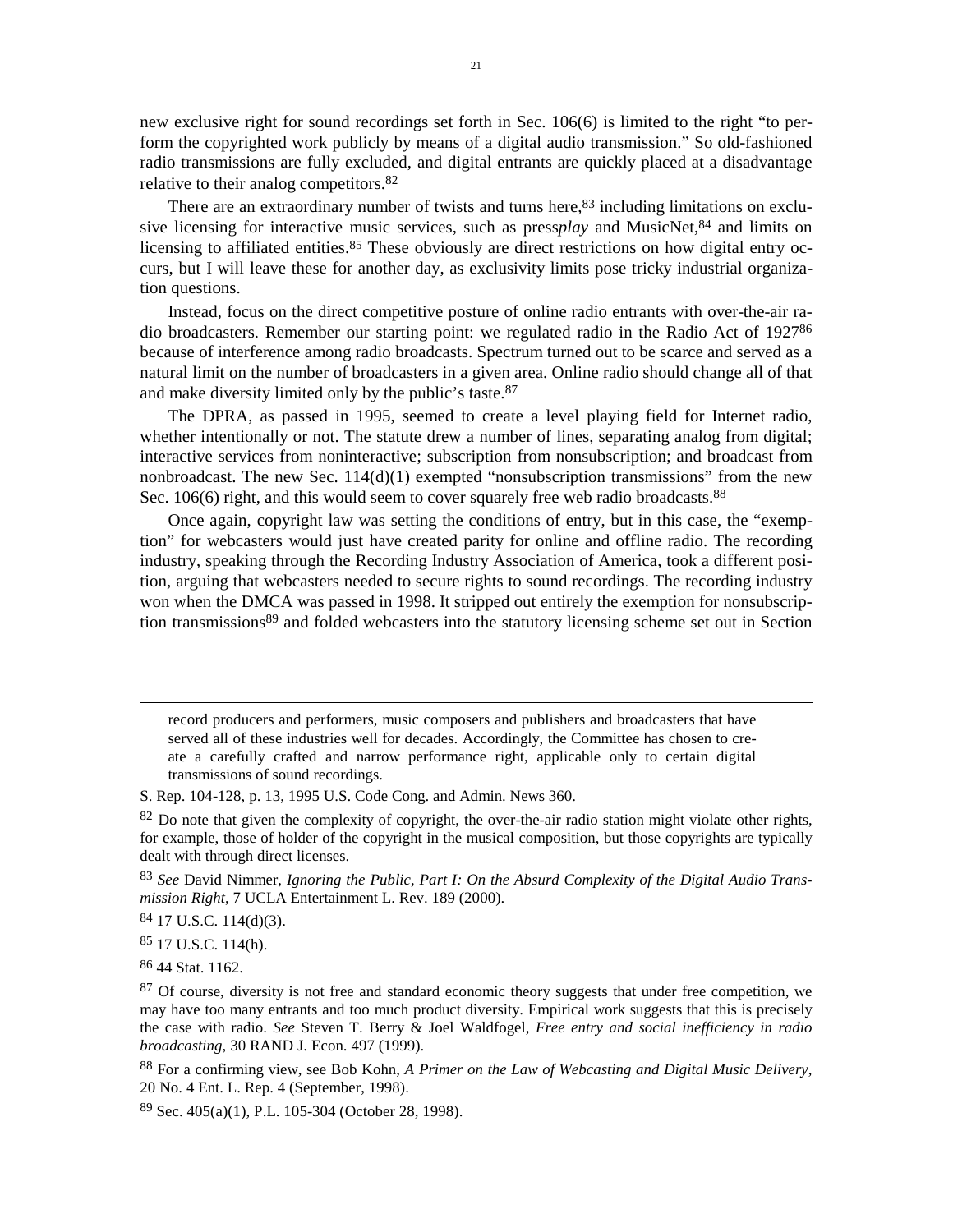114(f) of the Copyright Act. All of this was done, we are told, to eliminate "confusion" about the status of webcasters.90

This was not confusion, these are just old-fashioned entry barriers. Analog radio stations are protected from digital entrants, reducing entry in radio and diversity. Yes, this is done in the name of getting royalties to copyright holders, but, absent the play of powerful interests, that could have been done in a media neutral way.

And it gets worse. Over-the-air radio stations contended that the exemption for traditional radio broadcasting also applied when those stations went on the Internet. In December, 2000, the Register of Copyrights issued regulations to make clear that Internet broadcasting by radio stations did not enjoy the same exemption as traditional over-the-airwaves broadcasting.<sup>91</sup> So far, at least, these regulations have been upheld, preventing an additional gap between online and offline music broadcasters.92

Bot only for a moment. On February 20, 2002, the Copyright Arbitration Royalty Panel issued its report recommending royalties for the statutory licenses for digital transmissions. The recommendation sets a rate twice as high for webcasters as it does for simultaneous Internet transmissions of over-the-air radio broadcasts: 0.14 cents per performance vs. 0.07 cents per performance. The difference further relatively burdens online entrants, and the absolute numbers may be fatal for most online stations.<sup>93</sup> The Librarian of Congress has until May 21, 2002 to decide whether to accept or reject the suggested rates.

#### **Conclusion**

l

Entry is almost certainly the most important issue in antitrust. Antitrust will play a role in setting the conditions under which entry in digital distribution takes place. This will give us a chance to revisit key issues regarding vertical integration and foreclosure and great cases of the antitrust past, such as *Paramount*.

Yet, in many areas, most of the interesting action on entry policy takes place elsewhere, and that is true for digital distribution. Copyright law, both judge-made and statutory, sets key features of the legal regime for digital distribution entrants. Some of this law is up-for-grabs, such as the third-party liability doctrine at work in *Sony*, and needs to be reconsidered. *Sony's* third-party liability test does a poor job of rationalizing benefits and harms from entry, but *Sony* ultimately does a better job under copyright's fair use doctrine as an instrument of entry policy.

Entry policy through statute is a dangerous business, and copyright has a mixed record. The modern structure of facilitating distributional entry by validating or conferring rights in copyright holders yet coupling those rights with statutory licenses has the virtue of mitigating the exercise of monopoly power and minimizing the transactions costs of negotiations. But settled arrangements can work powerfully against distribution entrants, as the entry barriers faced by online radio make crystal clear. At the very moment that scarce spectrum has ceased to matter—where diversity in radio can flourish—we have tilted the tables heavily against these new entrants by arbitrarily sticking them with copyright obligations not borne by their over-the-air counterparts.

<sup>90</sup> H. Rep. 105-796 p. 80, 1998 U.S. Code Cong. and Admin. News 656.

<sup>91</sup> Library of Congress, Copyright Office, *Public Performance of Sound Recordings: Definition of a Service*, 65 FR 77292 (2000).

<sup>92</sup> *See* Bonneville International Corp v. Peters, 153 F. Supp.2d 763 (E.D. Pa. 2001).

<sup>93</sup> See Amy Harmon, *Panel's Ruling on Royalties Is Setback for Web Radio Services*, The New York Times, February 21, 2002.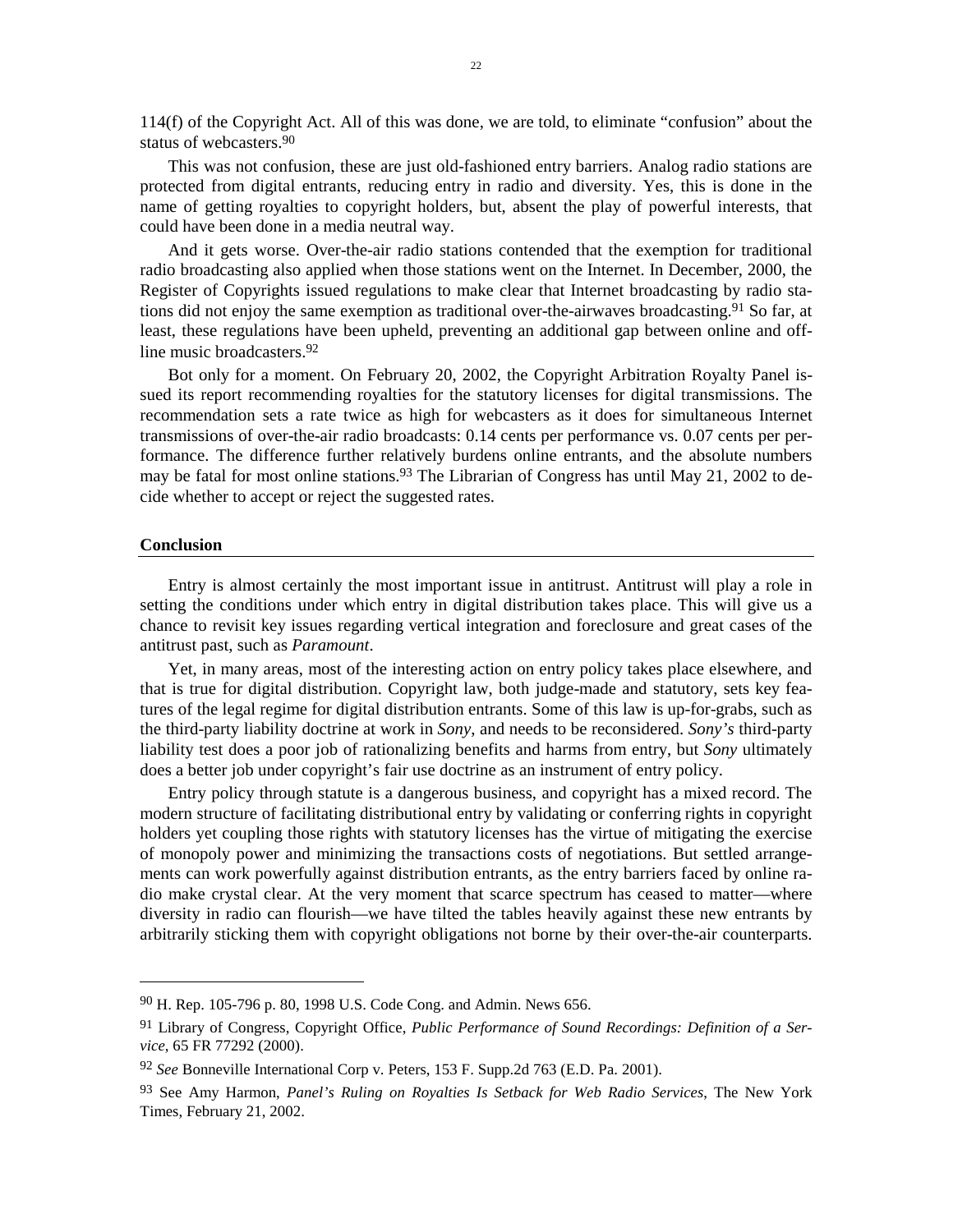Readers with comments should address them to:

Professor Randal C. Picker University of Chicago Law School 1111 East 60th Street Chicago, IL 60637 r-picker@uchicago.edu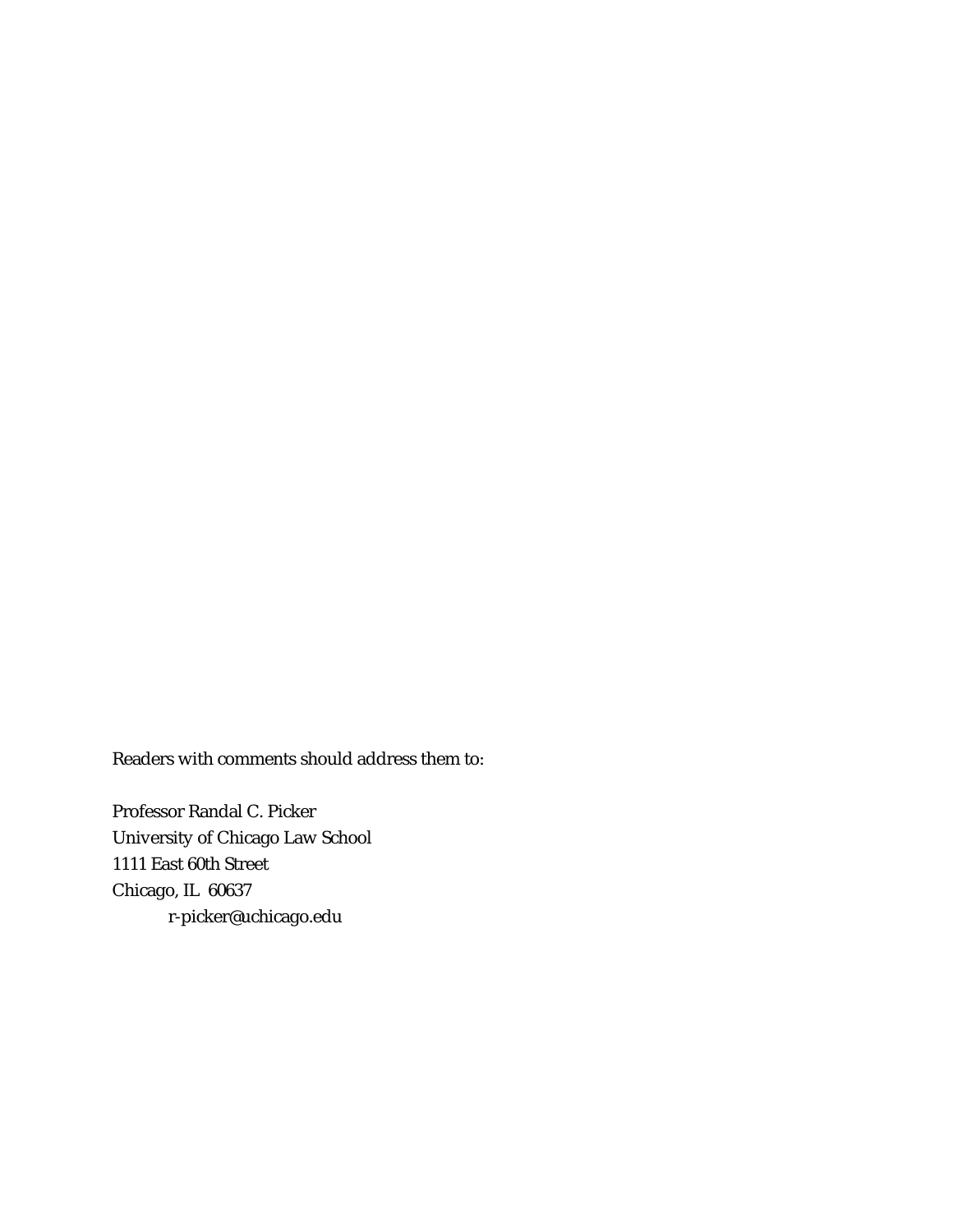## Chicago Working Papers in Law and Economics (Second Series)

- 1. William M. Landes, Copyright Protection of Letters, Diaries and Other Unpublished Works: An Economic Approach (July 1991).
- 2. Richard A. Epstein, The Path to *The T. J. Hooper*: The Theory and History of Custom in the Law of Tort (August 1991).
- 3. Cass R. Sunstein, On Property and Constitutionalism (September 1991).
- 4. Richard A. Posner, Blackmail, Privacy, and Freedom of Contract (February 1992).
- 5. Randal C. Picker, Security Interests, Misbehavior, and Common Pools (February 1992).
- 6. Tomas J. Philipson & Richard A. Posner, Optimal Regulation of AIDS (April 1992).
- 7. Douglas G. Baird, Revisiting Auctions in Chapter 11 (April 1992).
- 8. William M. Landes, Sequential versus Unitary Trials: An Economic Analysis (July 1992).
- 9. William M. Landes & Richard A. Posner, The Influence of Economics on Law: A Quantitative Study (August 1992).
- 10. Alan O. Sykes, The Welfare Economics of Immigration Law: A Theoretical Survey With An Analysis of U.S. Policy (September 1992).
- 11. Douglas G. Baird, 1992 Katz Lecture: Reconstructing Contracts (November 1992).
- 12. Gary S. Becker, The Economic Way of Looking at Life (January 1993).
- 13. J. Mark Ramseyer, Credibly Committing to Efficiency Wages: Cotton Spinning Cartels in Imperial Japan (March 1993).
- 14. Cass R. Sunstein, Endogenous Preferences, Environmental Law (April 1993).
- 15. Richard A. Posner, What Do Judges and Justices Maximize? (The Same Thing Everyone Else Does) (April 1993).
- 16. Lucian Arye Bebchuk and Randal C. Picker, Bankruptcy Rules, Managerial Entrenchment, and Firm-Specific Human Capital (August 1993).
- 17. J. Mark Ramseyer, Explicit Reasons for Implicit Contracts: The Legal Logic to the Japanese Main Bank System (August 1993).
- 18. William M. Landes and Richard A. Posner, The Economics of Anticipatory Adjudication (September 1993).
- 19. Kenneth W. Dam, The Economic Underpinnings of Patent Law (September 1993).
- 20. Alan O. Sykes, An Introduction to Regression Analysis (October 1993).
- 21. Richard A. Epstein, The Ubiquity of the Benefit Principle (March 1994).
- 22. Randal C. Picker, An Introduction to Game Theory and the Law (June 1994).
- 23. William M. Landes, Counterclaims: An Economic Analysis (June 1994).
- 24. J. Mark Ramseyer, The Market for Children: Evidence from Early Modern Japan (August 1994).
- 25. Robert H. Gertner and Geoffrey P. Miller, Settlement Escrows (August 1994).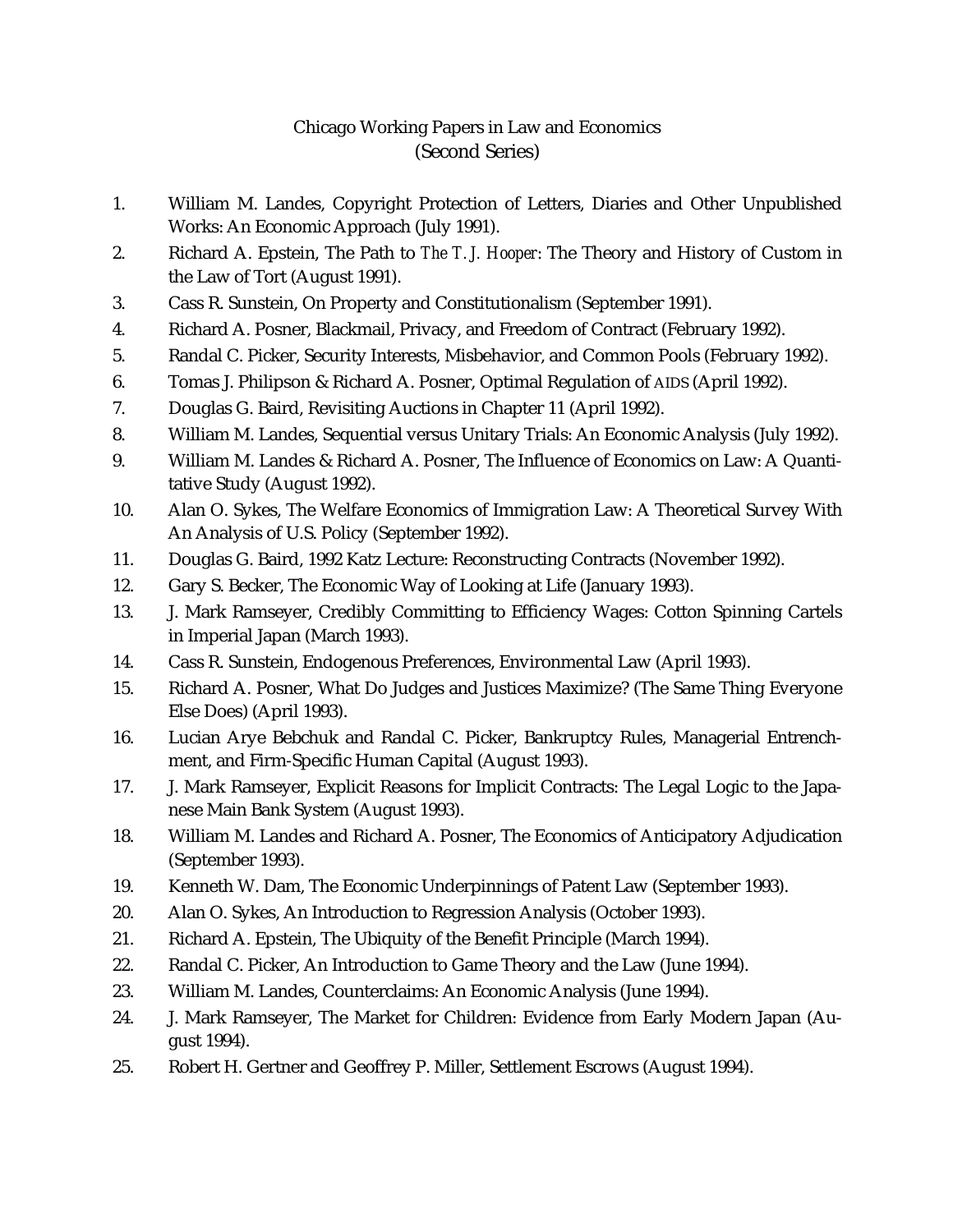- 26. Kenneth W. Dam, Some Economic Considerations in the Intellectual Property Protection of Software (August 1994).
- 27. Cass R. Sunstein, Rules and Rulelessness, (October 1994).
- 28. David Friedman, More Justice for Less Money: A Step Beyond *Cimino* (December 1994).
- 29. Daniel Shaviro, Budget Deficits and the Intergenerational Distribution of Lifetime Consumption (January 1995).
- 30. Douglas G. Baird, The Law and Economics of Contract Damages (February 1995).
- 31. Daniel Kessler, Thomas Meites, and Geoffrey P. Miller, Explaining Deviations from the Fifty Percent Rule: A Multimodal Approach to the Selection of Cases for Litigation (March 1995).
- 32. Geoffrey P. Miller, Das Kapital: Solvency Regulation of the American Business Enterprise (April 1995).
- 33. Richard Craswell, Freedom of Contract (August 1995).
- 34. J. Mark Ramseyer, Public Choice (November 1995).
- 35. Kenneth W. Dam, Intellectual Property in an Age of Software and Biotechnology (November 1995).
- 36. Cass R. Sunstein, Social Norms and Social Roles (January 1996).
- 37. J. Mark Ramseyer and Eric B. Rasmusen, Judicial Independence in Civil Law Regimes: Econometrics from Japan (January 1996).
- 38. Richard A. Epstein, Transaction Costs and Property Rights: Or Do Good Fences Make Good Neighbors? (March 1996).
- 39. Cass R. Sunstein, The Cost-Benefit State (May 1996).
- 40. William M. Landes and Richard A. Posner, The Economics of Legal Disputes Over the Ownership of Works of Art and Other Collectibles (July 1996).
- 41. John R. Lott, Jr. and David B. Mustard, Crime, Deterrence, and Right-to-Carry Concealed Handguns (August 1996).
- 42. Cass R. Sunstein, Health-Health Tradeoffs (September 1996).
- 43. G. Baird, The Hidden Virtues of Chapter 11: An Overview of the Law and Economics of Financially Distressed Firms (March 1997).
- 44. Richard A. Posner, Community, Wealth, and Equality (March 1997).
- 45. William M. Landes, The Art of Law and Economics: An Autobiographical Essay (March 1997).
- 46. Cass R. Sunstein, Behavioral Analysis of Law (April 1997).
- 47. John R. Lott, Jr. and Kermit Daniel, Term Limits and Electoral Competitiveness: Evidence from California's State Legislative Races (May 1997).
- 48. Randal C. Picker, Simple Games in a Complex World: A Generative Approach to the Adoption of Norms (June 1997).
- 49. Richard A. Epstein, Contracts Small and Contracts Large: Contract Law through the Lens of Laissez-Faire (August 1997).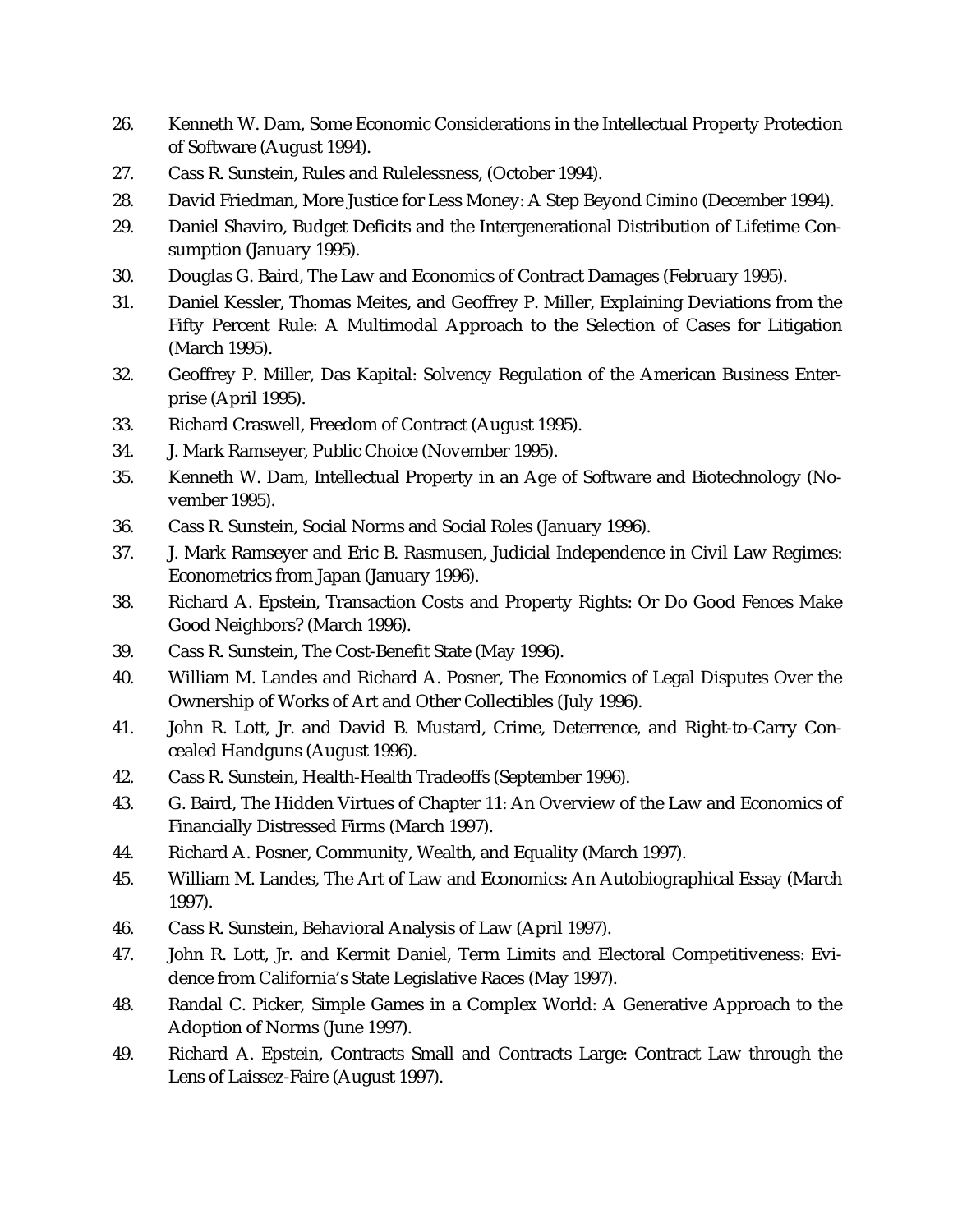- 50. Cass R. Sunstein, Daniel Kahneman, and David Schkade, Assessing Punitive Damages (with Notes on Cognition and Valuation in Law) (December 1997).
- 51. William M. Landes, Lawrence Lessig, and Michael E. Solimine, Judicial Influence: A Citation Analysis of Federal Courts of Appeals Judges (January 1998).
- 52. John R. Lott, Jr., A Simple Explanation for Why Campaign Expenditures are Increasing: The Government is Getting Bigger (February 1998).
- 53. Richard A. Posner, Values and Consequences: An Introduction to Economic Analysis of Law (March 1998).
- 54. Denise DiPasquale and Edward L. Glaeser, Incentives and Social Capital: Are Homeowners Better Citizens? (April 1998).
- 55. Christine Jolls, Cass R. Sunstein, and Richard Thaler, A Behavioral Approach to Law and Economics (May 1998).
- 56. John R. Lott, Jr., Does a Helping Hand Put Others At Risk?: Affirmative Action, Police Departments, and Crime (May 1998).
- 57. Cass R. Sunstein and Edna Ullmann-Margalit, Second-Order Decisions (June 1998).
- 58. Jonathan M. Karpoff and John R. Lott, Jr., Punitive Damages: Their Determinants, Effects on Firm Value, and the Impact of Supreme Court and Congressional Attempts to Limit Awards (July 1998).
- 59. Kenneth W. Dam, Self-Help in the Digital Jungle (August 1998).
- 60. John R. Lott, Jr., How Dramatically Did Women's Suffrage Change the Size and Scope of Government? (September 1998)
- 61. Kevin A. Kordana and Eric A. Posner, A Positive Theory of Chapter 11 (October 1998)
- 62. David A. Weisbach, Line Drawing, Doctrine, and Efficiency in the Tax Law (November 1998)
- 63. Jack L. Goldsmith and Eric A. Posner, A Theory of Customary International Law (November 1998)
- 64. John R. Lott, Jr., Public Schooling, Indoctrination, and Totalitarianism (December 1998)
- 65. Cass R. Sunstein, Private Broadcasters and the Public Interest: Notes Toward A "Third Way" (January 1999)
- 66. Richard A. Posner, An Economic Approach to the Law of Evidence (February 1999)
- 67. Yannis Bakos, Erik Brynjolfsson, Douglas Lichtman, Shared Information Goods (February 1999)
- 68. Kenneth W. Dam, Intellectual Property and the Academic Enterprise (February 1999)
- 69. Gertrud M. Fremling and Richard A. Posner, Status Signaling and the Law, with Particular Application to Sexual Harassment (March 1999)
- 70. Cass R. Sunstein, Must Formalism Be Defended Empirically? (March 1999)
- 71. Jonathan M. Karpoff, John R. Lott, Jr., and Graeme Rankine, Environmental Violations, Legal Penalties, and Reputation Costs (March 1999)
- 72. Matthew D. Adler and Eric A. Posner, Rethinking Cost-Benefit Analysis (April 1999)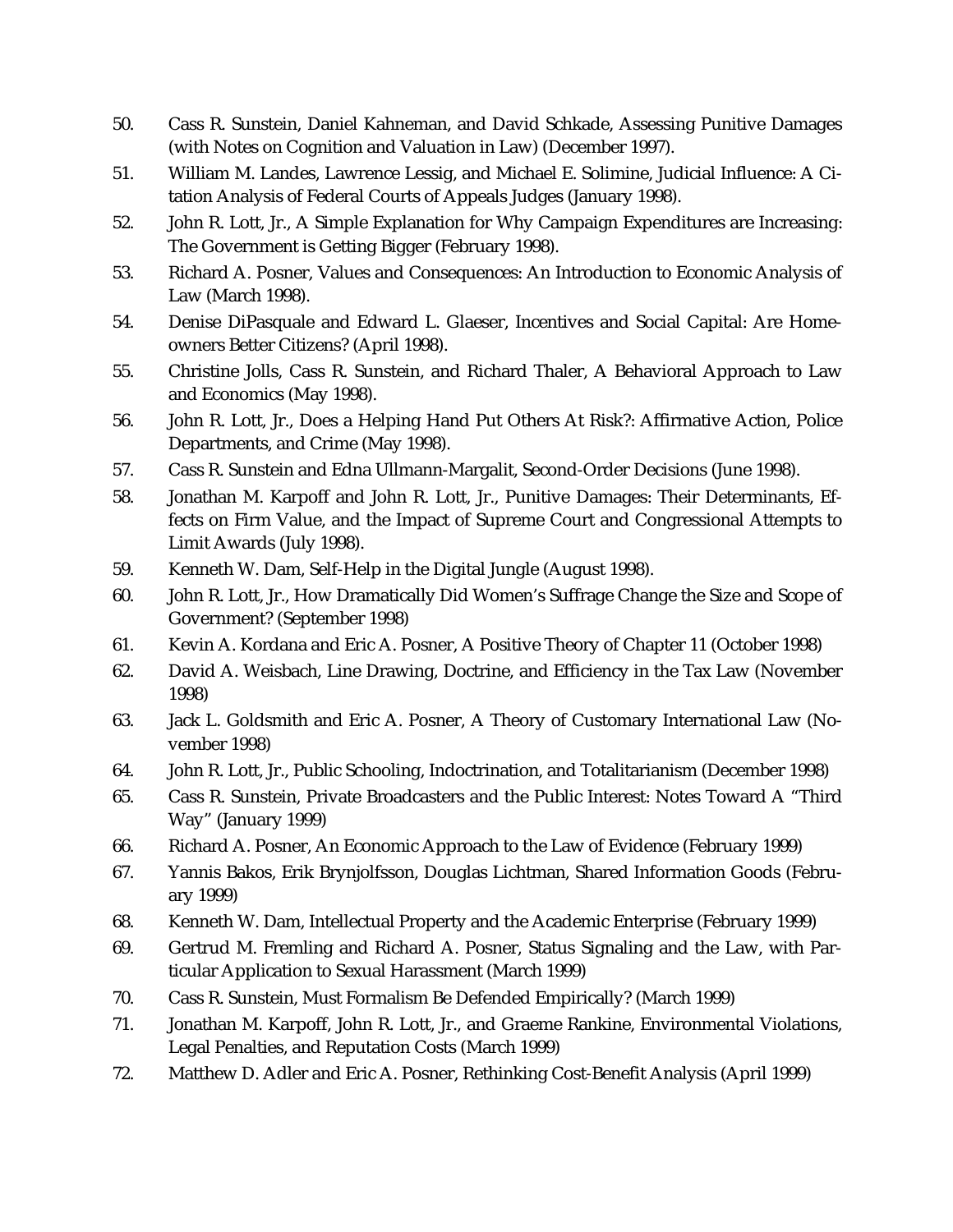- 73. John R. Lott, Jr. and William M. Landes, Multiple Victim Public Shooting, Bombings, and Right-to-Carry Concealed Handgun Laws: Contrasting Private and Public Law Enforcement (April 1999)
- 74. Lisa Bernstein, The Questionable Empirical Basis of Article 2's Incorporation Strategy: A Preliminary Study (May 1999)
- 75. Richard A. Epstein, Deconstructing Privacy: and Putting It Back Together Again (May 1999)
- 76. William M. Landes, Winning the Art Lottery: The Economic Returns to the Ganz Collection (May 1999)
- 77. Cass R. Sunstein, David Schkade, and Daniel Kahneman, Do People Want Optimal Deterrence? (June 1999)
- 78. Tomas J. Philipson and Richard A. Posner, The Long-Run Growth in Obesity as a Function of Technological Change (June 1999)
- 79. David A. Weisbach, Ironing Out the Flat Tax (August 1999)
- 80. Eric A. Posner, A Theory of Contract Law under Conditions of Radical Judicial Error (August 1999)
- 81. David Schkade, Cass R. Sunstein, and Daniel Kahneman, Are Juries Less Erratic than Individuals? Deliberation, Polarization, and Punitive Damages (September 1999)
- 82. Cass R. Sunstein, Nondelegation Canons (September 1999)
- 83. Richard A. Posner, The Theory and Practice of Citations Analysis, with Special Reference to Law and Economics (September 1999)
- 84. Randal C. Picker, Regulating Network Industries: A Look at *Intel* (October 1999)
- 85. Cass R. Sunstein, Cognition and Cost-Benefit Analysis (October 1999)
- 86. Douglas G. Baird and Edward R. Morrison, Optimal Timing and Legal Decisionmaking: The Case of the Liquidation Decision in Bankruptcy (October 1999)
- 87. Gertrud M. Fremling and Richard A. Posner, Market Signaling of Personal Characteristics (November 1999)
- 88. Matthew D. Adler and Eric A. Posner, Implementing Cost-Benefit Analysis When Preferences Are Distorted (November 1999)
- 89. Richard A. Posner, Orwell versus Huxley: Economics, Technology, Privacy, and Satire (November 1999)
- 90. David A. Weisbach, Should the Tax Law Require Current Accrual of Interest on Derivative Financial Instruments? (December 1999)
- 91. Cass R. Sunstein, The Law of Group Polarization (December 1999)
- 92. Eric A. Posner, Agency Models in Law and Economics (January 2000)
- 93. Karen Eggleston, Eric A. Posner, and Richard Zeckhauser, Simplicity and Complexity in Contracts (January 2000)
- 94. Douglas G. Baird and Robert K. Rasmussen, Boyd's Legacy and Blackstone's Ghost (February 2000)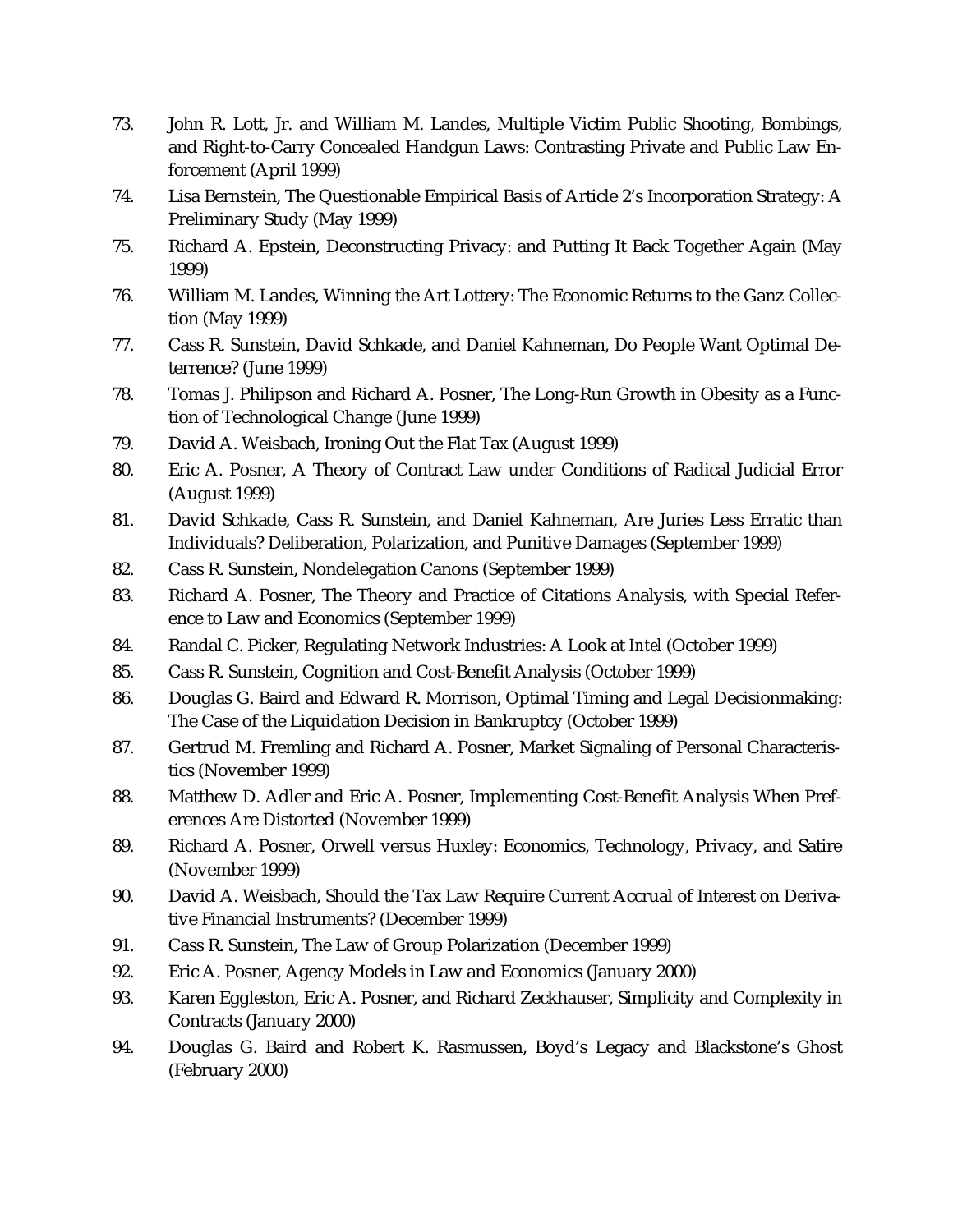- 95. David Schkade, Cass R. Sunstein, Daniel Kahneman, Deliberating about Dollars: The Severity Shift (February 2000)
- 96. Richard A. Posner and Eric B. Rasmusen, Creating and Enforcing Norms, with Special Reference to Sanctions (March 2000)
- 97. Douglas Lichtman, Property Rights in Emerging Platform Technologies (April 2000)
- 98. Cass R. Sunstein and Edna Ullmann-Margalit, Solidarity in Consumption (May 2000)
- 99. David A. Weisbach, An Economic Analysis of Anti-Tax Avoidance Laws (May 2000)
- 100. Cass R. Sunstein, Human Behavior and the Law of Work (June 2000)
- 101. William M. Landes and Richard A. Posner, Harmless Error (June 2000)
- 102. Robert H. Frank and Cass R. Sunstein, Cost-Benefit Analysis and Relative Position (August 2000)
- 103. Eric A. Posner, Law and the Emotions (September 2000)
- 104. Cass R. Sunstein, Cost-Benefit Default Principles (October 2000)
- 105. Jack Goldsmith and Alan Sykes, The Dormant Commerce Clause and the Internet (November 2000)
- 106. Richard A. Posner, Antitrust in the New Economy (November 2000)
- 107. Douglas Lichtman, Scott Baker, and Kate Kraus, Strategic Disclosure in the Patent System (November 2000)
- 108. Jack L. Goldsmith and Eric A. Posner, Moral and Legal Rhetoric in International Relations: A Rational Choice Perspective (November 2000)
- 109. William Meadow and Cass R. Sunstein, Statistics, Not Experts (December 2000)
- 110. Saul Levmore, Conjunction and Aggregation (December 2000)
- 111. Saul Levmore, Puzzling Stock Options and Compensation Norms (December 2000)
- 112. Richard A. Epstein and Alan O. Sykes, The Assault on Managed Care: Vicarious Liability, Class Actions and the Patient's Bill of Rights (December 2000)
- 113. William M. Landes, Copyright, Borrowed Images and Appropriation Art: An Economic Approach (December 2000)
- 114. Cass R. Sunstein, Switching the Default Rule (January 2001)
- 115. George G. Triantis, Financial Contract Design in the World of Venture Capital (January 2001)
	- 116. Jack Goldsmith, Statutory Foreign Affairs Preemption (February 2001)
- 117. Richard Hynes and Eric A. Posner, The Law and Economics of Consumer Finance (February 2001)
- 118. Cass R. Sunstein, Academic Fads and Fashions (with Special Reference to Law) (March 2001)
- 119. Eric A. Posner, Controlling Agencies with Cost-Benefit Analysis: A Positive Political Theory Perspective (April 2001)
- 120. Douglas G. Baird, Does Bogart Still Get Scale? Rights of Publicity in the Digital Age (April 2001)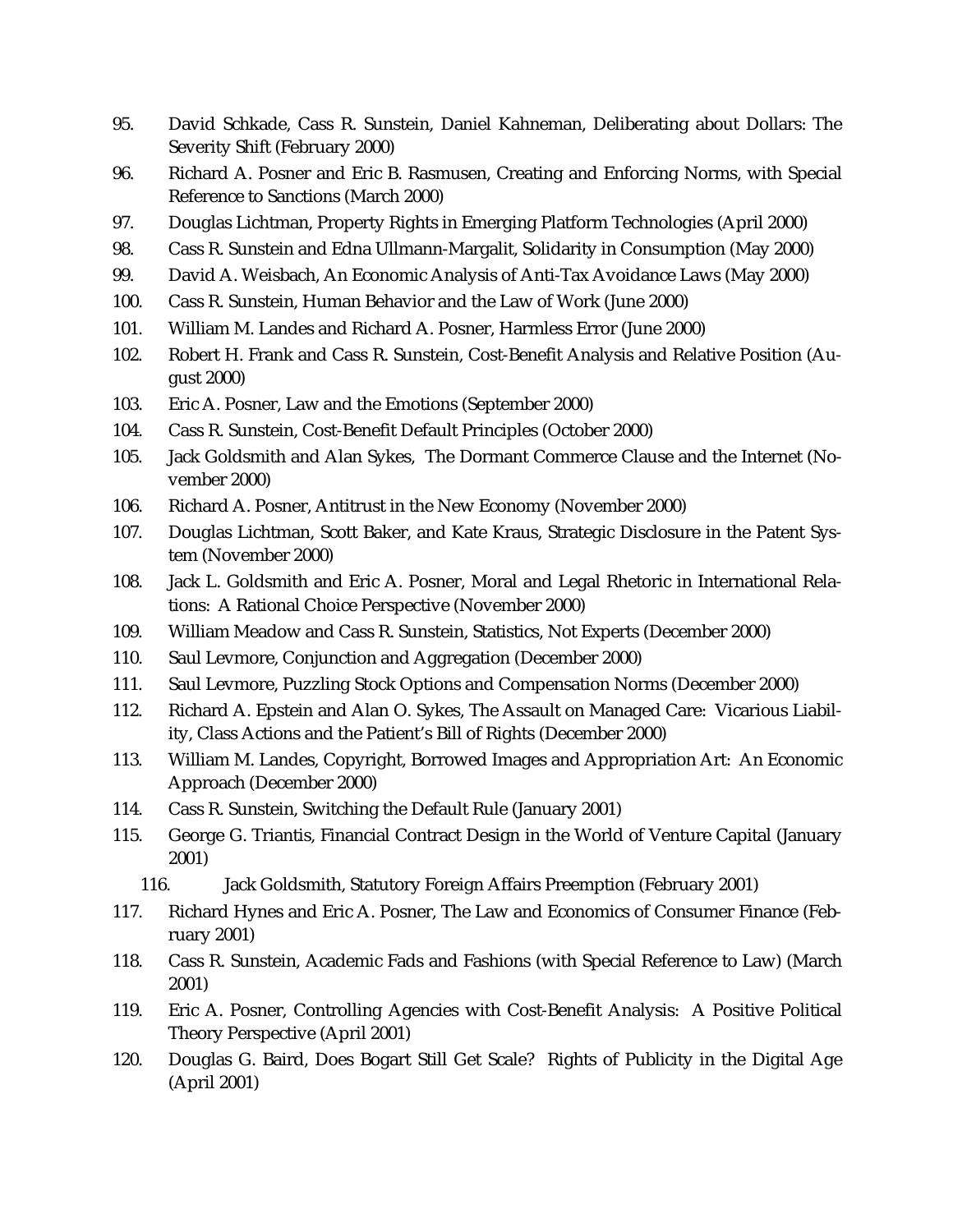- 121. Douglas G. Baird and Robert K. Rasmussen, Control Rights, Priority Rights and the Conceptual Foundations of Corporate Reorganization (April 2001)
- 122. David A. Weisbach, Ten Truths about Tax Shelters (May 2001)
- 123. William M. Landes, What Has the Visual Arts Rights Act of 1990 Accomplished? (May 2001)
- 124. Cass R. Sunstein, Social and Economic Rights? Lessons from South Africa (May 2001)
- 125. Christopher Avery, Christine Jolls, Richard A. Posner, and Alvin E. Roth, The Market for Federal Judicial Law Clerks (June 2001)
- 126. Douglas G. Baird and Edward R. Morrison, Bankruptcy Decision Making (June 2001)
- 127. Cass R. Sunstein, Regulating Risks after ATA (June 2001)
- 128. Cass R. Sunstein, The Laws of Fear (June 2001)
- 129. Richard A. Epstein, In and Out of Public Solution: The Hidden Perils of Property Transfer (July 2001)
- 130. Randal C. Picker, Pursuing a Remedy in *Microsoft*: The Declining Need for Centralized Coordination in a Networked World (July 2001)
- 131. Cass R. Sunstein, Daniel Kahneman, David Schkade, and Ilana Ritov, Predictably Incoherent Judgments (July 2001)
- 132. Eric A. Posner, Courts Should Not Enforce Government Contracts (August 2001)
- 133. Lisa Bernstein, Private Commercial Law in the Cotton Industry: Creating Cooperation through Rules, Norms, and Institutions (August 2001)
- 134. Richard A. Epstein, The Allocation of the Commons:Parking and Stopping on the Commons (August 2001)
- 135. Cass R. Sunstein, The Arithmetic of Arsenic (September 2001)
- 136. Eric A. Posner, Richard Hynes, and Anup Malani, The Political Economy of Property Exemption Laws (September 2001)
- 137. Eric A. Posner and George G. Triantis, Covenants Not to Compete from an Incomplete Contracts Perspective (September 2001)
- 138. Cass R. Sunstein, Probability Neglect: Emptions, Worst Cases, and Law (November 2001)
- 139. Randall S. Kroszner and Philip E. Strahan, Throwing Good Money after Bad? Board Connections and Conflicts in Bank Lending (December 2001)
- 140. Alan O. Sykes, TRIPs, Pharmaceuticals, Developing Countries, and the Doha "Solution" (February 2002)
- 141. Edna Ullmann-Margalit and Cass R. Sunstein, Inequality and Indignation (February 2002)
- 142. Daniel N. Shaviro and David A. Weisbach, The Fifth Circuit Gets It Wrong in *Compaq v. Commissioner* (February 2002) (Published in *Tax Notes*, January 28, 2002)
- 143. Warren F. Schwartz and Alan O. Sykes, The Economic Structure of Renegotiation and Dispute Resolution in the WTO/GATT System (March 2002, forthcoming *Journal of Legal Studies* 2002)